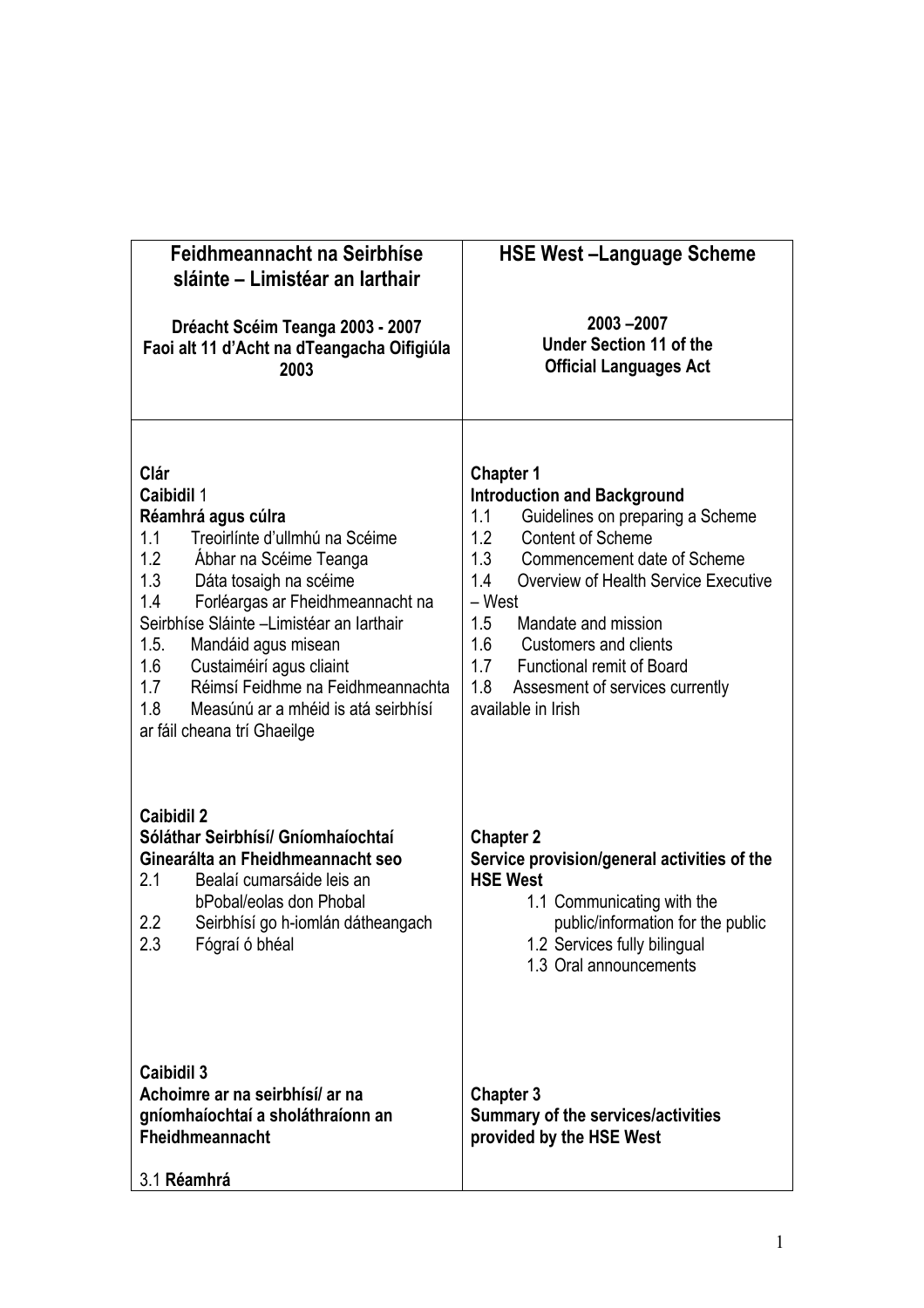| 3.1.1. Liosta de na h-oifigí a oibríonn trí<br>Ghaeilge<br>3.1.2. Liosta de na h-oifigí a oibríonn go<br>dátheangach<br>3.1.3. Liosta de na h-oifigí a oibríonn trí<br>Bhéarla amháin                                                                                                                                                                                                                                                                                                                                                                                                                                                                                                                                                                                                                                                                                                                           | 3. Introduction<br>3.1.1. List of offices operating in Irish<br>3.1.2 List of offices operating bilingually<br>3.1.3 List of offices operating through English<br>only                                                                                                                                                                                                                                                                                                                                                                                                                                                                                                                                                                                                                                                                        |
|-----------------------------------------------------------------------------------------------------------------------------------------------------------------------------------------------------------------------------------------------------------------------------------------------------------------------------------------------------------------------------------------------------------------------------------------------------------------------------------------------------------------------------------------------------------------------------------------------------------------------------------------------------------------------------------------------------------------------------------------------------------------------------------------------------------------------------------------------------------------------------------------------------------------|-----------------------------------------------------------------------------------------------------------------------------------------------------------------------------------------------------------------------------------------------------------------------------------------------------------------------------------------------------------------------------------------------------------------------------------------------------------------------------------------------------------------------------------------------------------------------------------------------------------------------------------------------------------------------------------------------------------------------------------------------------------------------------------------------------------------------------------------------|
| Caibidil 4<br>Feabhas ar sheirbhísí a sholáthrófar go<br>dátheangach<br>4.1<br>Cúlra<br>4.2<br>Earcú agus Socrúchán<br>4.3<br>Cúram othair sna h-ospidéil<br>4.4<br>Deacrachtaí a bhí / a bhíonn ag<br>cainteoirí Gaeilge ag clárú sna h-<br>ospidéil<br>4.5<br>Aonad Riaracháin Gaeilge ar leith<br>4.6<br>Cigireacht Réamhscolaíochta<br>Cothú Sláinte<br>4.7<br>4.8<br>Meabharshláinte<br>4.9<br>Teiripé teanga<br>4.10<br>Comhfhreagras Scríofa<br>4.11<br>Teicneolaíocht an Eolais agus<br>seirbhísí ídirghníomhacha<br>4.12<br>Oiliúnt agus forbairt na foirne<br>4.13<br>Na Meáin / Preas Ráitis<br>4.14<br>Oifigí sa nGaeltacht<br>4.15<br>An tSeirbhís Altrachta Pobail<br>4.16<br>An fhoireann Céad Cúraim sa<br>nGaeltacht<br>4.17<br>Logainmneacha Gaeltachta<br>4.18<br>Polasaí maidir le cruinnithe poiblí<br>4.19<br>Cruinníthe poiblí taobh amuigh den<br>Ghaeltacht<br>4.20<br>Cruinníthe eile | <b>Chapter 4</b><br><b>Improvements on services</b><br>provided bilingually<br>4.1 Background<br>4.2 Recruitment and Placement<br>4.3 Patient care in the hospitals<br>4.4 Difficulty experienced by<br>Irish speakers at admissions in<br>Hospitals<br>4.5 Dedicated Administrative Irish<br>Unit<br>4.6 Preschool Inspections<br>4.7 Health Promotion<br>4.8 Mental Health<br>4.9 Speech and Language Therapy<br>4.10 Written Communication<br>4.11 Information technology and<br>interactive services on the internet<br>4.12 Recruitment and Development<br>4.13 The Media / Press Releases<br>4.14 Gaeltacht Offices<br>4.15 Community services<br>4.16 The Primary Care Team in the<br>Gaeltacht<br>4.17 Gaeltacht Placenames<br>4.18 Public meetings Policy<br>4.19 Meetings held outside the<br>Gaeltacht<br>4.20 Non-public meetings |
| <b>Caibidil 5</b>                                                                                                                                                                                                                                                                                                                                                                                                                                                                                                                                                                                                                                                                                                                                                                                                                                                                                               | <b>Chapter 5</b>                                                                                                                                                                                                                                                                                                                                                                                                                                                                                                                                                                                                                                                                                                                                                                                                                              |
| Faireachán agus athbhreithniú                                                                                                                                                                                                                                                                                                                                                                                                                                                                                                                                                                                                                                                                                                                                                                                                                                                                                   | <b>Monitoring and review</b>                                                                                                                                                                                                                                                                                                                                                                                                                                                                                                                                                                                                                                                                                                                                                                                                                  |
| Caibidil 6                                                                                                                                                                                                                                                                                                                                                                                                                                                                                                                                                                                                                                                                                                                                                                                                                                                                                                      | Chapter 6                                                                                                                                                                                                                                                                                                                                                                                                                                                                                                                                                                                                                                                                                                                                                                                                                                     |
| Poiblíocht na scéime comhaontaithe                                                                                                                                                                                                                                                                                                                                                                                                                                                                                                                                                                                                                                                                                                                                                                                                                                                                              | Publicising of agreed scheme                                                                                                                                                                                                                                                                                                                                                                                                                                                                                                                                                                                                                                                                                                                                                                                                                  |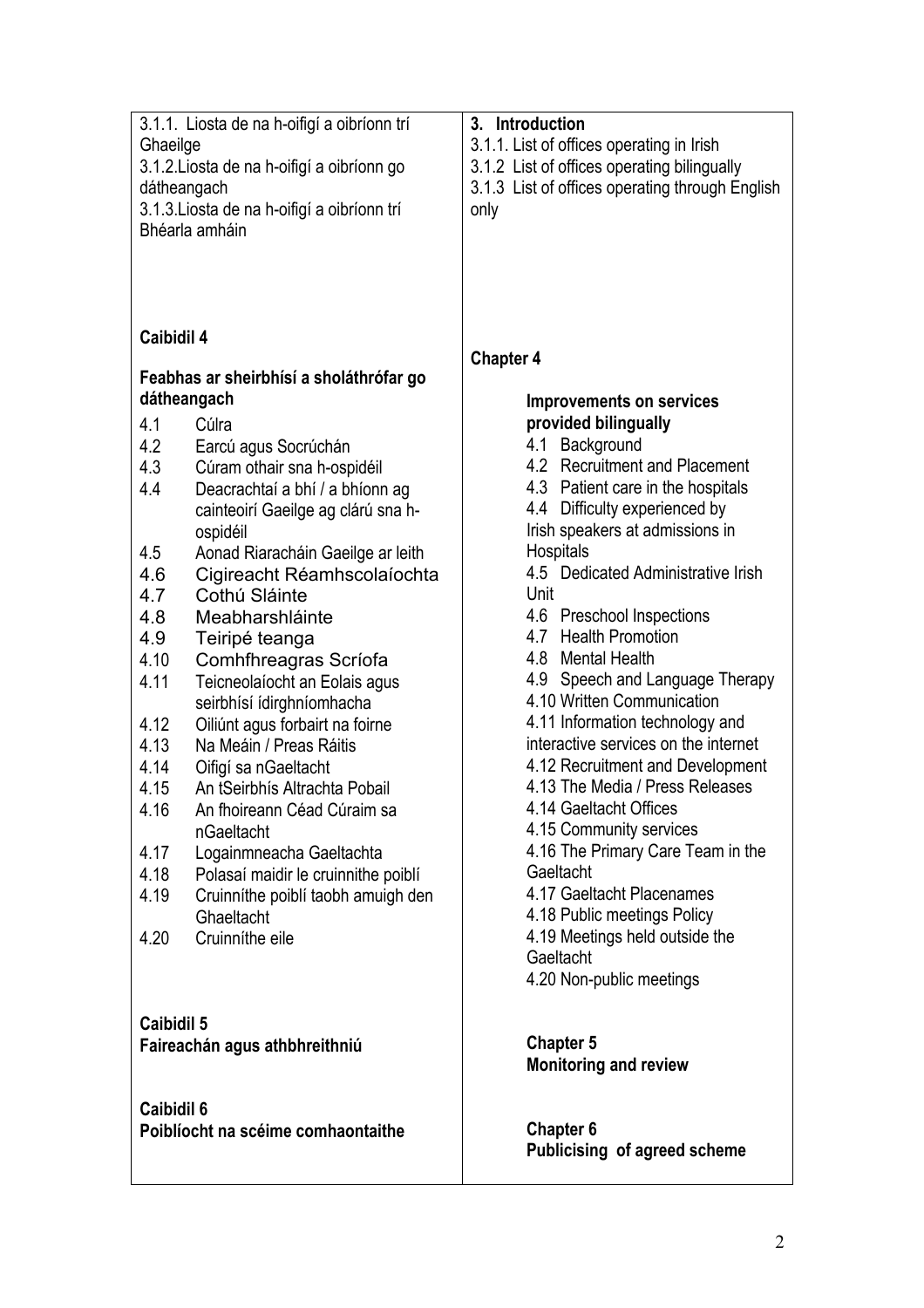| <b>Caibidil 1</b><br>$\bullet$<br>$\bullet$<br>$\bullet$ | Réamhrá agus cúlra<br>D'ullmhaigh Feidhmeannacht na Seirbhíse<br>Sláinte – limistéar an Iarthair an scéim seo<br>faoi Alt 11 d'Acht na dTeangacha Oifigiúla<br>2003 (" an tAcht")<br>Forálann Alt 11 d'ullmhú scéim reachtúil ag<br>comhlachtaí poiblí ag tabhairt mionsonraí faoi<br>na seirbhísí a sholáthróidh siad<br>Trí mheán na Gaeilge<br>Trí mheán an Bhéarla<br>Trí mheán na Gaeilge agus an<br><b>Bhéarla</b> | <b>Chapter 1</b><br><b>Introduction and Background</b><br>This Scheme was prepared by the HSE West<br>under Section 11 of the Official Languages<br>Act 2003<br>Section 11 provides for the preparation by<br>public bodies of a statutory scheme detailing<br>the services they will provide:<br>Through the medium of Irish<br>Through the medium of English, and<br>Through the medium of Irish and English |
|----------------------------------------------------------|--------------------------------------------------------------------------------------------------------------------------------------------------------------------------------------------------------------------------------------------------------------------------------------------------------------------------------------------------------------------------------------------------------------------------|----------------------------------------------------------------------------------------------------------------------------------------------------------------------------------------------------------------------------------------------------------------------------------------------------------------------------------------------------------------------------------------------------------------|
|                                                          | Agus na bearta a ghlacfar lena chinntiú go<br>ndéanfar aon seirbhís nach bhfuiltear á<br>soláthar trí mheán na Gaeilge a sholáthar<br>taobh istigh de thréimhse ama comhaontaithe.                                                                                                                                                                                                                                       | And the measures to be adopted to ensure<br>that any service not provided by the body<br>through the medium of the Irish language will<br>be so provided within an agreed timeframe.                                                                                                                                                                                                                           |
| 1.1                                                      | Ag ullmhú na Scéime<br>Cuireadh an scéim seo i dtoll a chéile<br>de réir Treoirlínte faoi Alt 12, a<br>d'eisigh an Roinn Gnóthaí Pobail<br>Tuaithe agus Gaeltachta chuig<br>Feidhmeannacht na Seirbhíse Sláinte<br>- Limistéar an Iarthair i mí Meán<br>Fómhair 2004.                                                                                                                                                    | 1.1 Preparation of the Scheme<br>This Scheme has been drawn up in<br>accordance with the Guidelines under Section<br>12 of the Official Languages Act 2003 which<br>were issued to the Western Health Board by<br>the Department of Community, Rural and<br>Gaeltacht Affairs in September 2004                                                                                                                |
|                                                          | D'fhógair an Fheidhmeannacht go<br>raibh sé ar intinn aici scéim agus<br>ullmhú faoi Alt 13 i mí na Nollag 2004<br>agus thug cuireadh don phobal<br>aighneachtaí a chur faoina bráid. Is<br>féidir na h-aighneachtaí seo a<br>fheiceáil ar shuíomh na<br>Feidhmeannachta ag www.whb.ie<br>Phléigh an bord an scéim le pobal na<br>Gaeltachta i nGaillimh agus i Maigh<br>Eo chomh maith leis an bpobal go                | The Western Health Board published a notice<br>under Section 13 in December 2004 inviting<br>submissions in relation to preparation of the<br>draft scheme under Section 11 from any<br>interested parties. All submissions are on the<br>HSE West website at www.whb.ie.<br>The Board also consulted with the Gaeltacht<br>communities in Galway and Mayo as well as                                          |
|                                                          | ginearálta trí phróiséas grúpaí fócais<br>(6) agus ceistneoir a scaipeadh ar                                                                                                                                                                                                                                                                                                                                             | Irish speakers in the rest of the region in 6<br>focus groups. and carried out a random                                                                                                                                                                                                                                                                                                                        |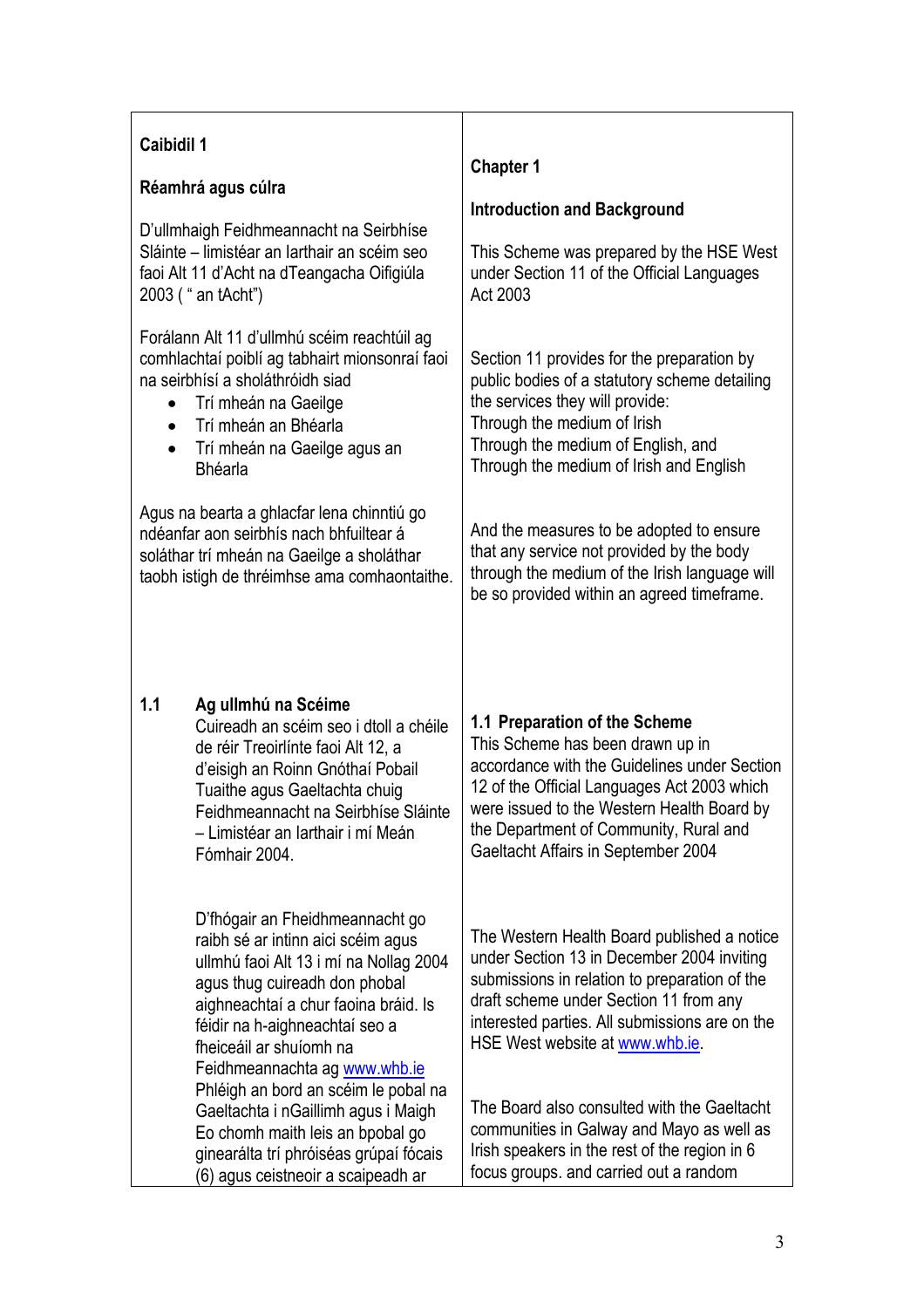1000 áitritheoir Gaeltachta. Le 2 bhliain anuas, tá an bord ag obair lámh ar lámh le baill foirne éagsúla faoi sheirbhísí sláinte a chur ar fáil i rogha teanga phobal labhartha na Gaeilge sa réigiún

### **1.2 Ábhar na Scéime Teanga**

Tógann an scéim seo ar an obair a rinne /atá á dhéanamh ag cuid d'fhoireann na Feidhmeannachta le blianta ó thaobh seirbhísí sláinte a chur ar fáil trí Ghaeilge do phobal na Gaeltachta agus do Ghaeilgeoirí san Iarthar. Aithnítear na réimsí le feabhas a chur amach anseo ar an seirbhís a sholáthraíonnn an Fheidhmeannacht i gcorp na scéime D'ullmhaigh Foireann Tionscnaimh ar a raibh ionadaíocht ó na Cláir Seirbhísí Dianchúraim, Pobail, Meabharshláinte, Acmhainní Daonna agus Gnóthaí Corparáideacha i gcomhar le foirne in ionaid éagsúla sa limistéar, an scéim seo. Is faoin Oifig Réigiúnach nua agus faoin Rannóg Corparáideacha a bheidh an cúram, feidhmiú, monatóireacht agus athbhreithniú a dhéanamh ar an scéim seo. Gealltar sa scéim go measfar leibhéal an éilimh ar bhonn leanúnach chun a chinntiú go bhfreastalóidh an FSS –Iarthar ar an éileamh seo ar bhealach pleanáilte, struchtúrtha agus inrochtana mar go nglacann an FSS leis, nach bhfuil aon tomhas déanta ar an éileamh do sheirbhísí trí Ghaeilge agus nach fios cad é.

#### **1.3 Dáta tosaigh na scéime**

Tá an scéim seo deimhnithe ag an Aire Gnóthaí Pobail, Tuaithe agus Gaeltachta. Cuirfear tús leis an scéim le h-éifeacht ó 1 Meán Fómhair 2005 agus beidh sí i bhfeidhm ar feadh tréimhse de 3 bliana ón data sin nó

sample of 1000 Gaeltacht residents by means of a postal questionnaire. Over the past 2 years, the Board has been working with various members of staff regarding the provision of a health service, which would recognise the language choice of the Irish speaking community in the region.

1.2 **The content of the Language Scheme** The scheme also seeks to support and build upon the work various members of staff have done in the past, especially staff from the Gaeltacht areas for the advancement of the HSE services in Irish in the future are identified in the body of the scheme.

A Project Team comprising representative from the Acute, Community, Mental Health & Older People,Human Resources and the Corporate service areas of the HSE West, liasing with staff in various locations in the area has assisted in drafting the scheme. Responsibility for implementing, monitoring and reviewing this scheme will rest with Corporate Affairs and the Executive Team. The scheme also includes a commitment to assess the level of demand for services in Irish, on an ongoing basis and to ensure that the HSE West will meet this demand in a planned, structured and accessible way. The HSE West will gauge the level of demand for its services in Irish and accepts that this demand is currently unmeasured, unseen and not known due to a lack of availability of many services in the Irish language.

# **1.3 Commencement date of the scheme**

This scheme has been confirmed by the Minster of Community Rural and Gaeltacht Affairs. This scheme commences with effect from 1 September2005 and shall remain in force for a period of 3 years from this date or until such time as a new scheme has been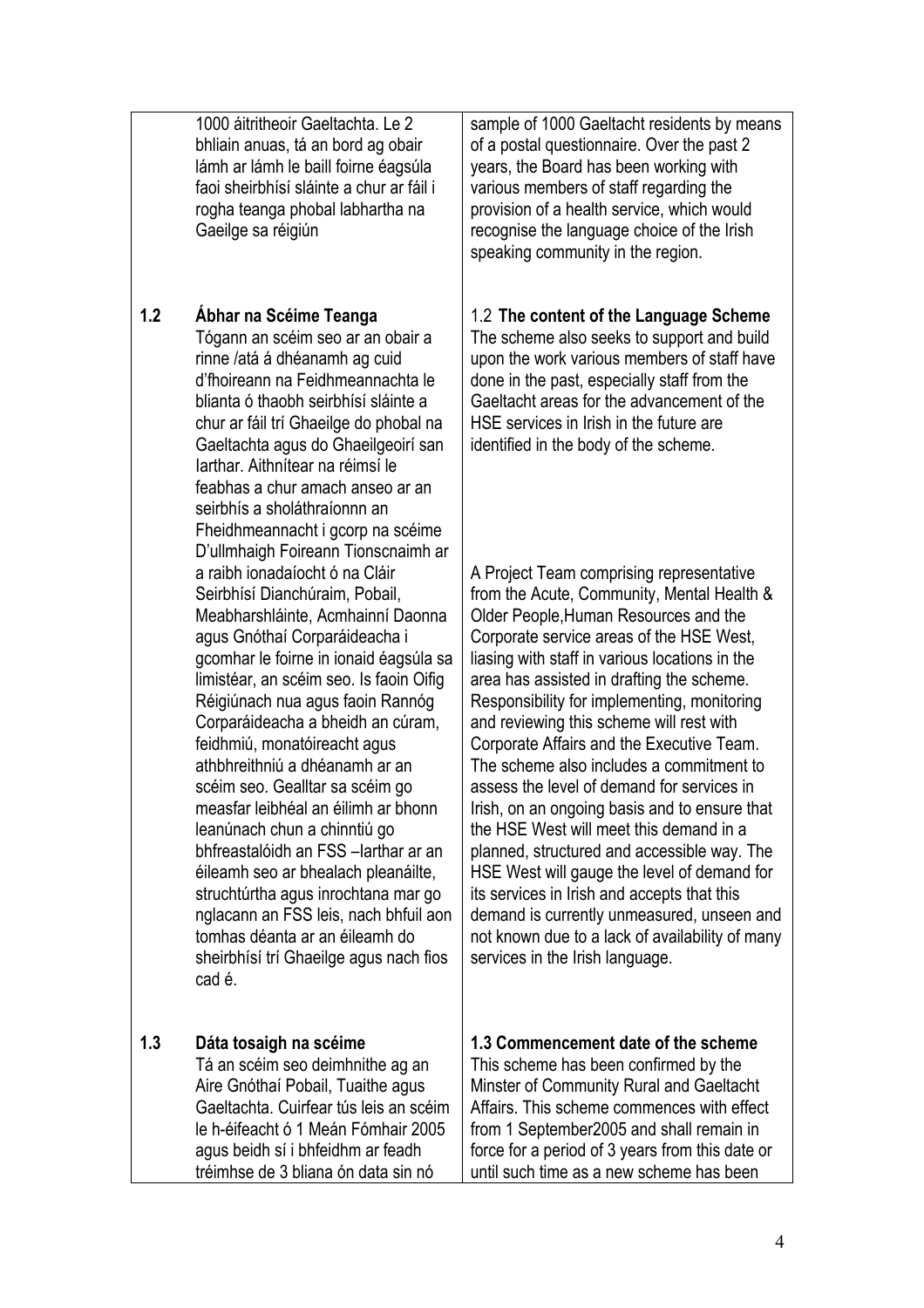| go dtí go mbeidh scéim nua<br>deimhnithe ag an Aire de bhua Alt 15<br>den Acht, cibé acu is túisce.                                                                                                                                                                                                                                                                                                                                                                                                                                                                                | confirmed by the Minister pursuant to Section<br>15 of the Act, whichever is the earlier.                                                                                                                                                                                                                                                                                                                                                                                                                          |
|------------------------------------------------------------------------------------------------------------------------------------------------------------------------------------------------------------------------------------------------------------------------------------------------------------------------------------------------------------------------------------------------------------------------------------------------------------------------------------------------------------------------------------------------------------------------------------|--------------------------------------------------------------------------------------------------------------------------------------------------------------------------------------------------------------------------------------------------------------------------------------------------------------------------------------------------------------------------------------------------------------------------------------------------------------------------------------------------------------------|
| 1.4<br>Forléargas ar FSS - limistéar an<br>larthair<br>Cuireann FSS - larthar seirbhísí sláinte<br>dianchúraim, pobail agus meabharshláinte ar<br>fáil I gContaethe na Gaillimhe, Mhaigh Eo<br>agus Ros Comáin                                                                                                                                                                                                                                                                                                                                                                     | 1.4 Overview of the HSE west<br>The HSE West provides Acute, Community<br>and Mental Health Services within Counties<br>Galway, Mayo and Roscommon.                                                                                                                                                                                                                                                                                                                                                                |
| Ráiteas Misean                                                                                                                                                                                                                                                                                                                                                                                                                                                                                                                                                                     | <b>Mission Statement</b>                                                                                                                                                                                                                                                                                                                                                                                                                                                                                           |
| Is é misean na Feidhmeannachta seo<br>ná an leibhéal sláinte is airde<br>insroichte a chothú don uile dhuine<br>inár gceantar feidhmiúcháin"<br>Seo mar a thabharfaidh an<br>Fheidhmeannacht faoina misean<br>Cur chun cinn na sláinte a<br>thabhairt ar aghaidh agus<br>Galair a chosc<br>Seirbhísí den chéad scoth a<br>sholáthar a mbeidh fáil ag<br>gach uile dhuine orthu<br>Na hacmhainní a chuirtear ar<br>fáil dúinn a úsáid le<br>héifeachtúlacht chostais<br>Trí dul i gcomhar lena<br>fhoireann dúthrachtach oibre<br>agus trí mhianach gach duine<br>díobh a fhorbairt | "The Mission of the Western Health Board is<br>to promote the highest attainable level of<br>health for all persons in its functional area."<br>The Board will pursue this aim through:<br>The advancement of health promotion<br>$\bullet$<br>and disease prevention<br>The provision of high quality services<br>$\bullet$<br>accessible to all<br>The cost effective use of allocated<br>resources<br>The involvement of its dedicated staff<br>$\bullet$<br>and the development of each<br>person's potential. |
| I measc na seirbhísí a chuireann an<br>fheidmeannacht ar fáil tá<br>Seirbhísí ospidéil<br>$\bullet$<br>Ospidéil pobail<br>Seirbhísí ban glúine<br>Meabharshláinte<br>Seirbhísí do dhaoine le míchumas<br>foghlama<br>Cothú sláinte<br>Seirbhísí do na scoileanna<br>Seirbhísí fisiteiripe                                                                                                                                                                                                                                                                                          | Among the services the HSE west<br>provides are<br><b>Acute Hospital Services</b><br><b>Community Hospital Services</b><br>Midwifery services<br>٠<br><b>Mental Health services</b><br>Learning Disability services<br>٠<br><b>Health Education and</b><br>Promotion<br><b>School Health services</b><br>Physiotherapy services<br>Occupational therapy                                                                                                                                                            |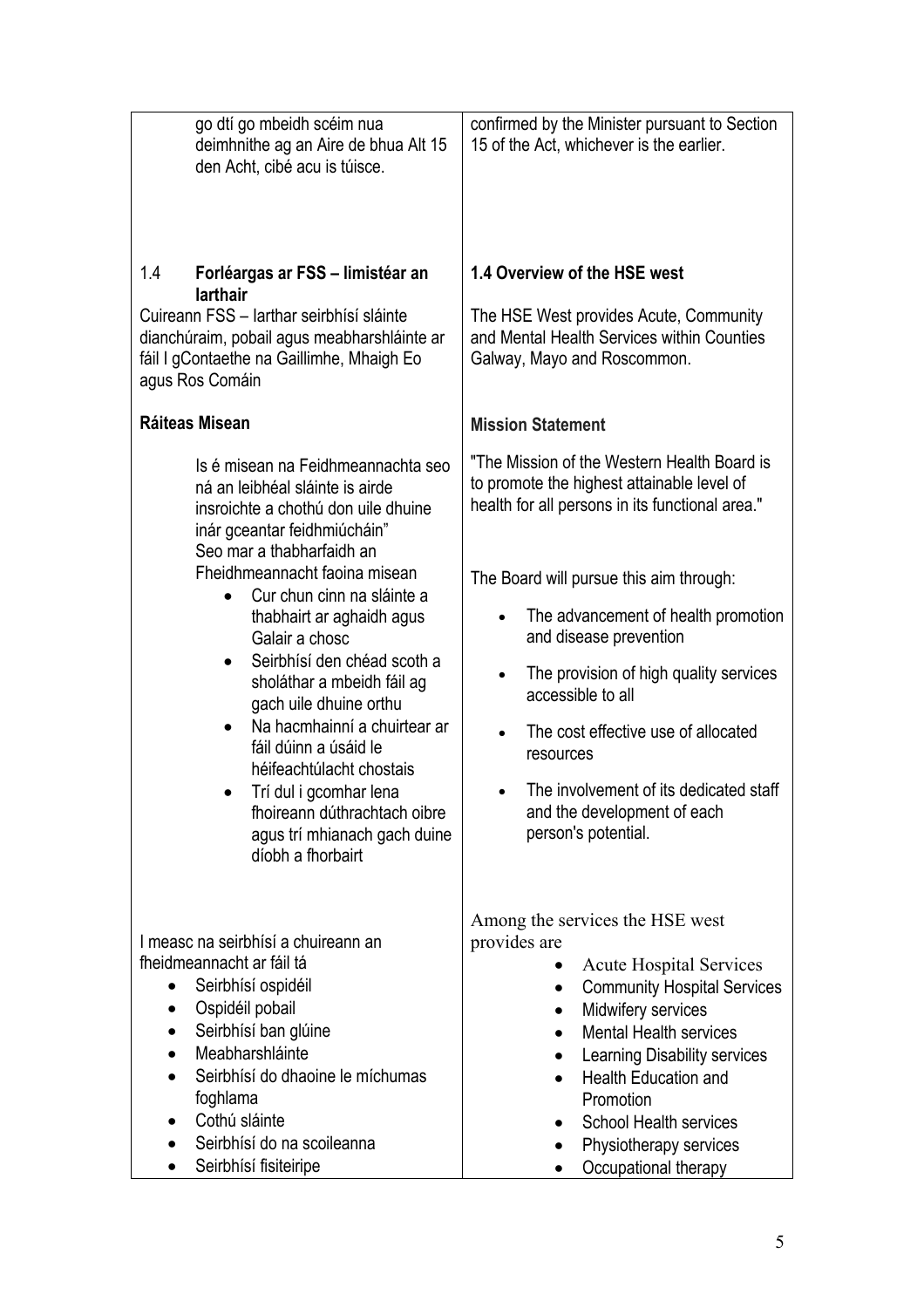| Seirbhísí teiripe saothair<br>Seirbhísí teiripe Urlabhra agus cainte<br>Seirbhísí pobail ar Leith do ghasúir<br>$\bullet$<br>Altraí pobail<br>$\bullet$<br>Cúram maolaitheach<br>$\bullet$                                                                                                                                                                                                                                                                                                                                                                                                                                                                                                                             | services<br>Speech and Language<br>Therapy services<br>Specialist community<br>services for children<br>Community nursing<br>Palliative care services                                                                                                                                                                                                                                                                                                                                                                                                                                                                                                                                                                                                                                                                                                                |
|------------------------------------------------------------------------------------------------------------------------------------------------------------------------------------------------------------------------------------------------------------------------------------------------------------------------------------------------------------------------------------------------------------------------------------------------------------------------------------------------------------------------------------------------------------------------------------------------------------------------------------------------------------------------------------------------------------------------|----------------------------------------------------------------------------------------------------------------------------------------------------------------------------------------------------------------------------------------------------------------------------------------------------------------------------------------------------------------------------------------------------------------------------------------------------------------------------------------------------------------------------------------------------------------------------------------------------------------------------------------------------------------------------------------------------------------------------------------------------------------------------------------------------------------------------------------------------------------------|
| Cuireann an FSS - larthair seirbhísí ar fáil do<br>cheantar mhór tíreolaíochta ina bhfuil daonra<br>scaipthe. Tá an pobal labhartha Gaeilge is mó<br>sa stáit sa réigiún seo. De réir daonáireamh<br>2002, úsáideann 45,332, os cionn 3 bliana<br>d'aois an Ghaeilge go laethúil sa réigiún atá<br>faoi scáth FSS - larthar                                                                                                                                                                                                                                                                                                                                                                                            | The HSE West provides services to a large<br>geographical and sparsely populated area.<br>The area also has the largest Irish speaking<br>community in the state. According to the 2002<br>census, 45,332 people aged 3 years and<br>over, from a total population of 179,869<br>people aged 3 years and over, use Irish daily<br>in the HSE west region.                                                                                                                                                                                                                                                                                                                                                                                                                                                                                                            |
| Tá sé de pholasaí ag an bhFSS – larthar,,<br>gur cainteoirí líofa Gaeilge a cheapfar i ngach<br>post sa Ghaeltacht chomh maith le go leor<br>foirne le Gaeilge líofa a cheapadh taobh<br>amuigh den Ghaeltacht. Ach, níl agus ní<br>bheidh sé éasca é seo a bhaint amach, go<br>háirithe i gcás speisialtachtaí atá gann.                                                                                                                                                                                                                                                                                                                                                                                              | It is HSE West policy that all appointments in<br>Gaeltacht areas as well as sufficient staff<br>outside the Gaeltacht will be fluent Irish<br>speakers. However, in scarce specialities, this<br>is, and will be difficult to achieve.                                                                                                                                                                                                                                                                                                                                                                                                                                                                                                                                                                                                                              |
| Leanfaidh an FSS - larthar ag comhoibriú le<br>institiúidí oideachasúla agus gairmiúla ar<br>mhaithe leis an scéal seo a leigheas. Cuirfidh<br>FSS - larthar in iúl do na h-institiúidí cuí céard<br>iad na riachtanaisí atá aige ó thaobh altraí<br>dhátheanagacha nó foireann cúraim eile chun<br>go mbeidh sé in ann freastal ar na h-othair sa<br>teanga is ansa leo.<br>Ní mór a lua áfach, go mbrathfaidh feidhmiú<br>na scéime seo ar an bhfoireann uilig sa<br>bhFSS.<br>Cuireann an FSS - Iarthar fáilte roimh Acht na<br>dTeangacha Oifigiúla 2003 agus déanfaidh sé<br>chuile iarracht cloí le treoirlínte agus<br>comhairle na Roinne Gnóthaí Pobail, Tuaithe<br>agus Gaeltachta chun an scéim a fheidhmiú | It is the HSE West intention to continue to<br>work with educational and professional<br>establishments to improve this situation. In<br>discussing training, the HSE West, will<br>indicate its requirements to the appropriate<br>bodies with regard to the numbers of bilingual<br>nurses or care associated personnel it<br>estimates are required to provide treatment to<br>the patients in their language of choice.<br>It must be stressed that the most important<br>factor in the successful implementation of any<br>scheme is an acceptance of it and a<br>commitment to it by all members of staff.<br>The HSE West welcomes the Official<br>Languages Act, and will, to the best of its<br>abilities, endeavour to follow the guidelines<br>and advice issued by the Department of<br>Community, Rural and Gaeltacht Affairs on its<br>implementation. |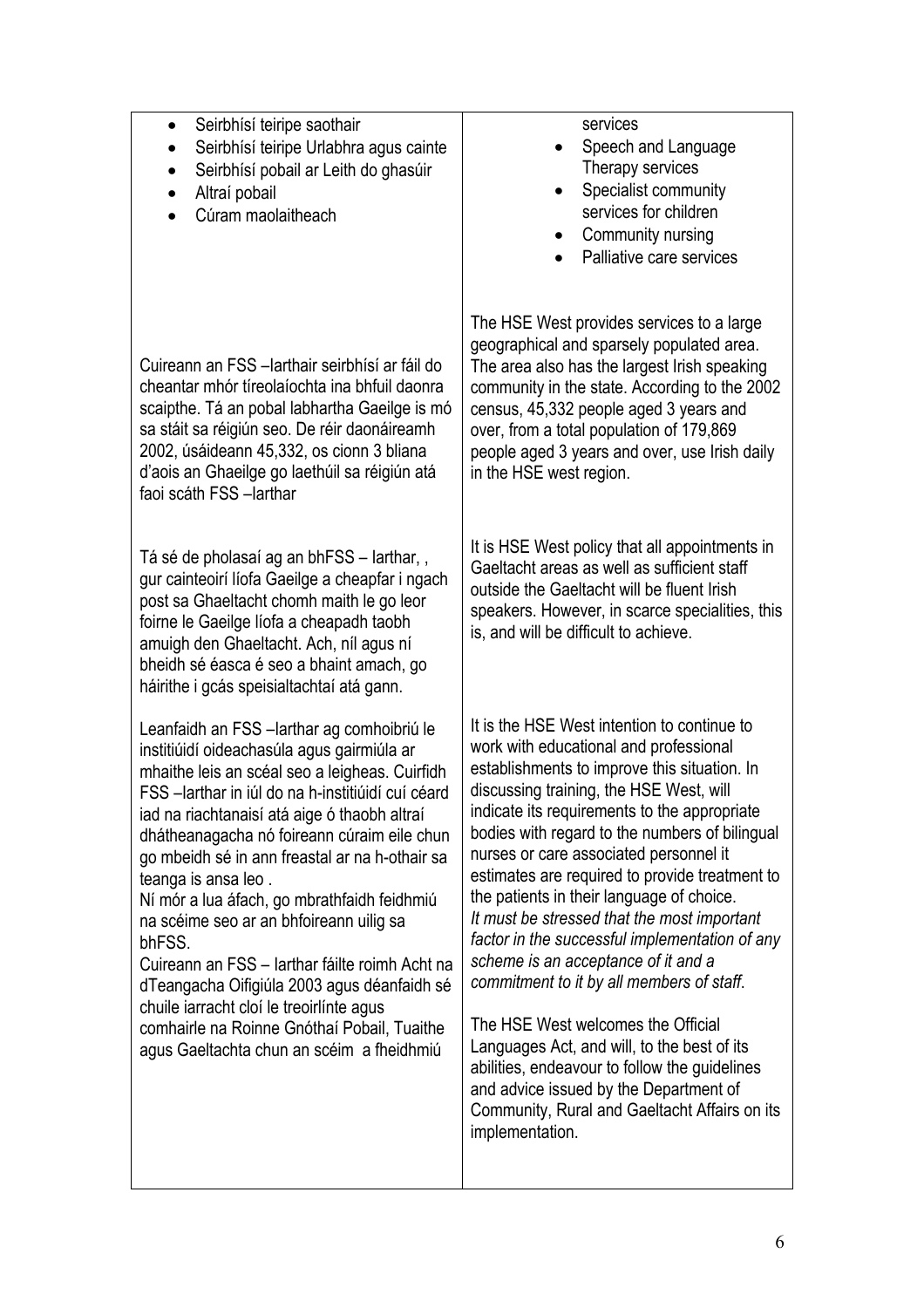|                                                                                                                                                                                                                                                                                                                                                                                                                                                                                                                                                                                                                       | <b>1.4.1 Customers and clients</b>                                                                                                                                                                                                                                                                                                                                                                                                                                                                                 |
|-----------------------------------------------------------------------------------------------------------------------------------------------------------------------------------------------------------------------------------------------------------------------------------------------------------------------------------------------------------------------------------------------------------------------------------------------------------------------------------------------------------------------------------------------------------------------------------------------------------------------|--------------------------------------------------------------------------------------------------------------------------------------------------------------------------------------------------------------------------------------------------------------------------------------------------------------------------------------------------------------------------------------------------------------------------------------------------------------------------------------------------------------------|
| 1.4.1 Custaiméirí agus cliaint<br>Na pobail sa réigiún seo<br>Pobal na Gaeltachta i nGaillimh agus i Maigh<br>Eo agus Gaeilgeoirí ar fud an Iarthar.<br>Ranna Stáit agus áisíneachtaí stáit<br>Na páirtnéirí sóisialta<br>Na boird forbartha contae<br>Na meáin náisiunta agus áitiúla<br>Feidhmeannacht na Seirbhíse Sláinte<br>An Roinn Sláinte agus Leanaí<br>Na h-eagraíochtaí Gaeilge                                                                                                                                                                                                                            | The communities throughout the West area<br>The Gaeltacht communities of Galway and<br>Mayo and Irish speakers throughout the West<br>area<br>Government Departments and other state<br>agencies<br>Social partners and sectoral interests<br>The County Development Board structures<br>National and local media<br>The Health Service Executive<br>Department of Health and Children<br>Irish language organisations                                                                                             |
| 1.4.2<br>Na h-ionaid uilig a thagann faoi<br>scáth na Scéime seo<br>Tá liosta de na h-ionaid uilig ar fáil in<br>Aguisín 1<br>1.4.3<br>Measúnú ar a mhéid is atá seirbhísí<br>ar fáil cheana trí Ghaeilge<br>Is é príomhaidhm an Achta a chinntiú<br>go mbeidh seirbhísí poiblí ar fáil níos<br>fairsinge trí Ghaeilge agus go mbeidh<br>caighdeán níos airde ag baint leo.<br>Ba mhaith leis an bhFSS-larthar<br>aitheantas a thabhairt don<br>tsáriarracht a rinne cuid den<br>fhoireann, agus go h-áirithe an<br>fhoireann ón nGaeltacht a<br>chuireann agus a chuir seirbhísí ar<br>fail trí Ghaeilge le blianta. | 1.4.2 List of offices/service points covered<br>by the scheme, including all Gaeltacht offices<br>Appendix 1<br>1.4.3 Assessment of extent to which<br>services are already available through Irish<br>The primary objective of the Act is to ensure<br>better availability and a higher standard of<br>public services in Irish.<br>The HSE West acknowledges the<br>enormous contribution of some of its staff,<br>especially those from the Gaeltacht who<br>have provided services in Irish over the<br>years. |
| <b>Caibidil 2</b><br>Soláthar seirbhísí/ Gníomhaíochtaí<br>ginearálta                                                                                                                                                                                                                                                                                                                                                                                                                                                                                                                                                 | <b>Chapter 2</b><br>Service provision/general activities                                                                                                                                                                                                                                                                                                                                                                                                                                                           |
| 2.1 Bealaí cumarsáide leis an<br>bpobal/ Eolas don Phobal<br>Cuirtear cumarsáid na<br>Feidhmeannachta leis an bpobal i<br>gcoitinne maidir leis na seirbhísí atá<br>ar fáil, i mBéarla den chuid is mó                                                                                                                                                                                                                                                                                                                                                                                                                | 2.1 Communicating with the public<br>Communications with the public is done<br>mainly through English. A certain amount<br>directed at the Gaeltacht is done in Irish only,<br>or bilingually including<br>Brochures and information leaflets                                                                                                                                                                                                                                                                      |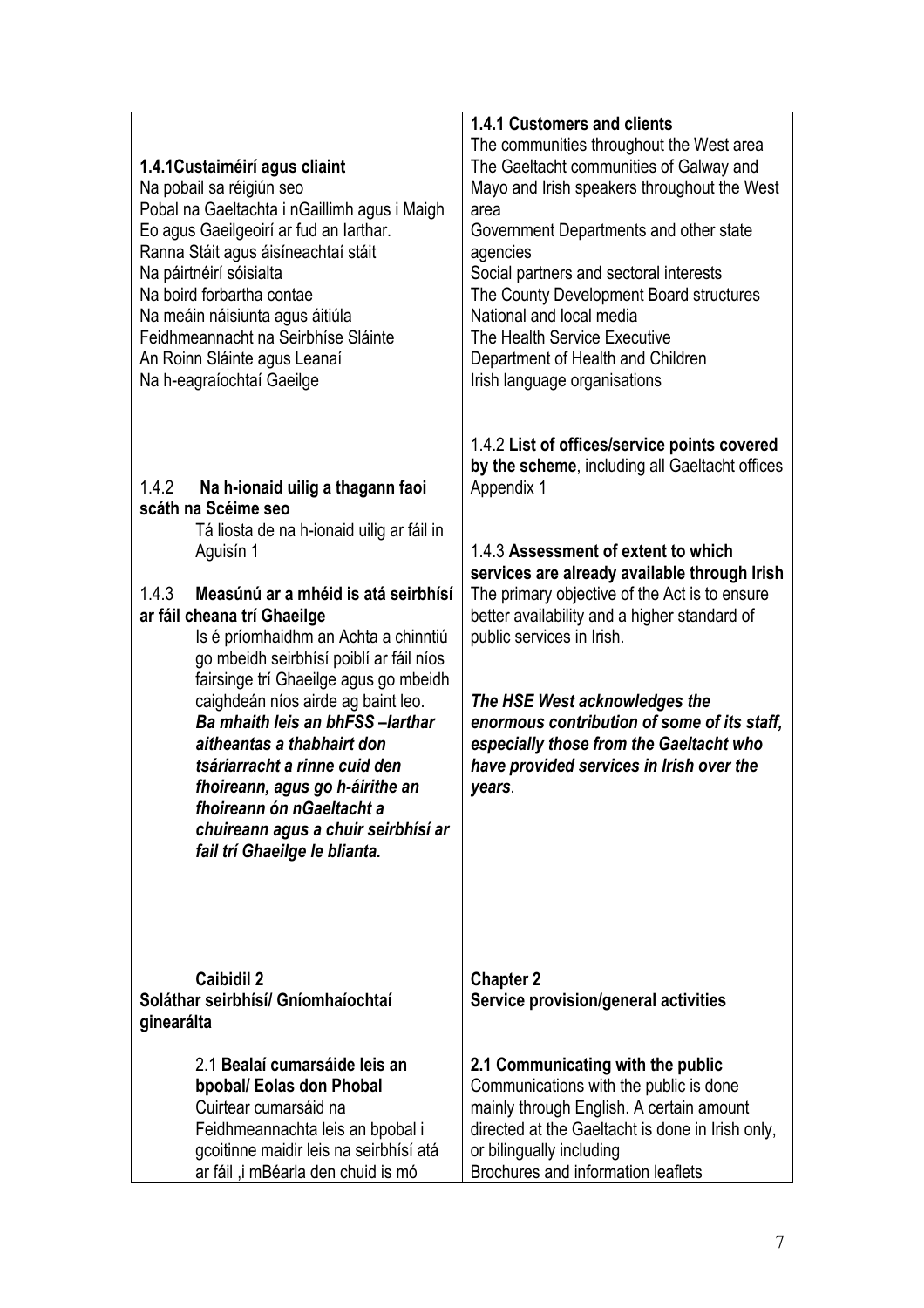| Cuirtear méid áirithe ar fáil i nGaeilge<br>amháin sa nGaeltacht<br>nó go dátheangach, lena n-áirítear<br>bróisiúir agus bileoga eolais<br>foirmeacha eolais<br>foilseacháin<br>preas-ráitis<br>láithreáin gréasáin                                                                                                                                                                                                                                                                                                                                                                                                              | Application forms<br><b>Publications</b><br>Press releases<br>Website                                                                                                                                                                                                                                                                                                                                                                                                                                                                                                       |
|----------------------------------------------------------------------------------------------------------------------------------------------------------------------------------------------------------------------------------------------------------------------------------------------------------------------------------------------------------------------------------------------------------------------------------------------------------------------------------------------------------------------------------------------------------------------------------------------------------------------------------|-----------------------------------------------------------------------------------------------------------------------------------------------------------------------------------------------------------------------------------------------------------------------------------------------------------------------------------------------------------------------------------------------------------------------------------------------------------------------------------------------------------------------------------------------------------------------------|
| 2.2 Seirbhísí go h-iomlán dátheangach<br>Is é polasaí na Feidhmeannachta seo go<br>mbeadh na seirbhísí seo a leanas go<br>hiomlán dátheangach trí mheán na<br>Gaeilge agus an Bhéarla feadh gach<br>rannóg de chuid an Fheidhmeannacht;-<br>an láithreáin gréasáin<br>bileoga eolais agus foirmeacha iarratais<br>cártaí leighis, aisíocaíochtaí drugaí agus<br>na cártaí aitheantais a ghabhann leo san<br>áireamh- go hiomlán dátheangach agus<br>laistigh den chlúdach céanna ach amháin<br>na heisceachtaí seo a leanas<br>foirmeacha móra mionsonraí de chineál<br>teicniúil. Tosóidh an obair seo ó Mheán<br>Fómhair 2005. | 2.2 Services fully bilingual<br>The HSE West's policy is that the following<br>services are provided fully bilingually, through<br>the medium of Irish and English, across all<br>departments of the HSE West ;-<br>Website<br>information leaflets and pliApllication forms,<br>including medical card applications, drugs<br>repayments and the ID cards that accompany<br>these. - fully bilingual and within the same<br>cover, with the following exceptions<br>Large and detailed apllication forms of a<br>technical nature.<br>This will commence in September 2005 |
| 2.3 Fógraí ó bhéal                                                                                                                                                                                                                                                                                                                                                                                                                                                                                                                                                                                                               | 2.3 Oral announcements                                                                                                                                                                                                                                                                                                                                                                                                                                                                                                                                                      |
| (1) Is é polasaí an Fheidhmeannacht                                                                                                                                                                                                                                                                                                                                                                                                                                                                                                                                                                                              | (1) It is the policy of the HSE West to work                                                                                                                                                                                                                                                                                                                                                                                                                                                                                                                                |
| oibriú i dtreo a chinntiú go mbeidh                                                                                                                                                                                                                                                                                                                                                                                                                                                                                                                                                                                              | towards ensuring that all pre-recorded                                                                                                                                                                                                                                                                                                                                                                                                                                                                                                                                      |
| gach fógra réamhthaifeadta ó bhéal                                                                                                                                                                                                                                                                                                                                                                                                                                                                                                                                                                                               | oral announcemnets to our customers                                                                                                                                                                                                                                                                                                                                                                                                                                                                                                                                         |
| do chustaiméirí I nGaeilge amháin nó                                                                                                                                                                                                                                                                                                                                                                                                                                                                                                                                                                                             | shall be in the Irish language, or in the                                                                                                                                                                                                                                                                                                                                                                                                                                                                                                                                   |
| i nGaeilge agus i mBéarla. Bainfear                                                                                                                                                                                                                                                                                                                                                                                                                                                                                                                                                                                              | English and Irish languages. This                                                                                                                                                                                                                                                                                                                                                                                                                                                                                                                                           |
| an chuspóir sin amach faoi dheireadh                                                                                                                                                                                                                                                                                                                                                                                                                                                                                                                                                                                             | objective will be achieved by the end of                                                                                                                                                                                                                                                                                                                                                                                                                                                                                                                                    |
| na scéime reatha.                                                                                                                                                                                                                                                                                                                                                                                                                                                                                                                                                                                                                | the current scheme                                                                                                                                                                                                                                                                                                                                                                                                                                                                                                                                                          |
| (2) Is i mBéarla amháin a fheidhmíonn ár                                                                                                                                                                                                                                                                                                                                                                                                                                                                                                                                                                                         | (2) The current computerised handling system                                                                                                                                                                                                                                                                                                                                                                                                                                                                                                                                |
| gcóras láimhseála teileafóin. Tá sé i                                                                                                                                                                                                                                                                                                                                                                                                                                                                                                                                                                                            | operates in the English language only.                                                                                                                                                                                                                                                                                                                                                                                                                                                                                                                                      |
| gceist áfach an tseirbhís a thairiscint                                                                                                                                                                                                                                                                                                                                                                                                                                                                                                                                                                                          | However it is intended to offer this service in                                                                                                                                                                                                                                                                                                                                                                                                                                                                                                                             |
| sa dá theanga oifigiúil. Bainfear an                                                                                                                                                                                                                                                                                                                                                                                                                                                                                                                                                                                             | both official languages. This objective will be                                                                                                                                                                                                                                                                                                                                                                                                                                                                                                                             |
| cuspóir sin amach faoi dheireadh na                                                                                                                                                                                                                                                                                                                                                                                                                                                                                                                                                                                              | achieved by the end of the current scheme                                                                                                                                                                                                                                                                                                                                                                                                                                                                                                                                   |
| scéime reatha. Féadfaidh comhaltaí                                                                                                                                                                                                                                                                                                                                                                                                                                                                                                                                                                                               | Individual staff members, of course, can leave                                                                                                                                                                                                                                                                                                                                                                                                                                                                                                                              |
| aonair foirne, ar ndóigh,                                                                                                                                                                                                                                                                                                                                                                                                                                                                                                                                                                                                        | messages in the (single) language of their                                                                                                                                                                                                                                                                                                                                                                                                                                                                                                                                  |
| teachtaireachtaí a fhágáil i cibé                                                                                                                                                                                                                                                                                                                                                                                                                                                                                                                                                                                                | choice                                                                                                                                                                                                                                                                                                                                                                                                                                                                                                                                                                      |
| teanga is rogha leo.                                                                                                                                                                                                                                                                                                                                                                                                                                                                                                                                                                                                             | (3) Receptionists / switchboard operator                                                                                                                                                                                                                                                                                                                                                                                                                                                                                                                                    |
| (3) Is é/í an fáilteoir/oibritheoir malartáin                                                                                                                                                                                                                                                                                                                                                                                                                                                                                                                                                                                    | are the first point of contact with the                                                                                                                                                                                                                                                                                                                                                                                                                                                                                                                                     |
| an chéad pointí teagmhála a bhíonn                                                                                                                                                                                                                                                                                                                                                                                                                                                                                                                                                                                               | public. Standard QCS practice is that                                                                                                                                                                                                                                                                                                                                                                                                                                                                                                                                       |
| leis an bpobal. Is é gnáthchleachtas                                                                                                                                                                                                                                                                                                                                                                                                                                                                                                                                                                                             | Reception/ switchboard staff are able to                                                                                                                                                                                                                                                                                                                                                                                                                                                                                                                                    |
| na Seirbhíse ar Ardchaighdeán do                                                                                                                                                                                                                                                                                                                                                                                                                                                                                                                                                                                                 | give the name of the HSE West in Irish                                                                                                                                                                                                                                                                                                                                                                                                                                                                                                                                      |

Chustaiméirí ná

They are at least familiar with the basic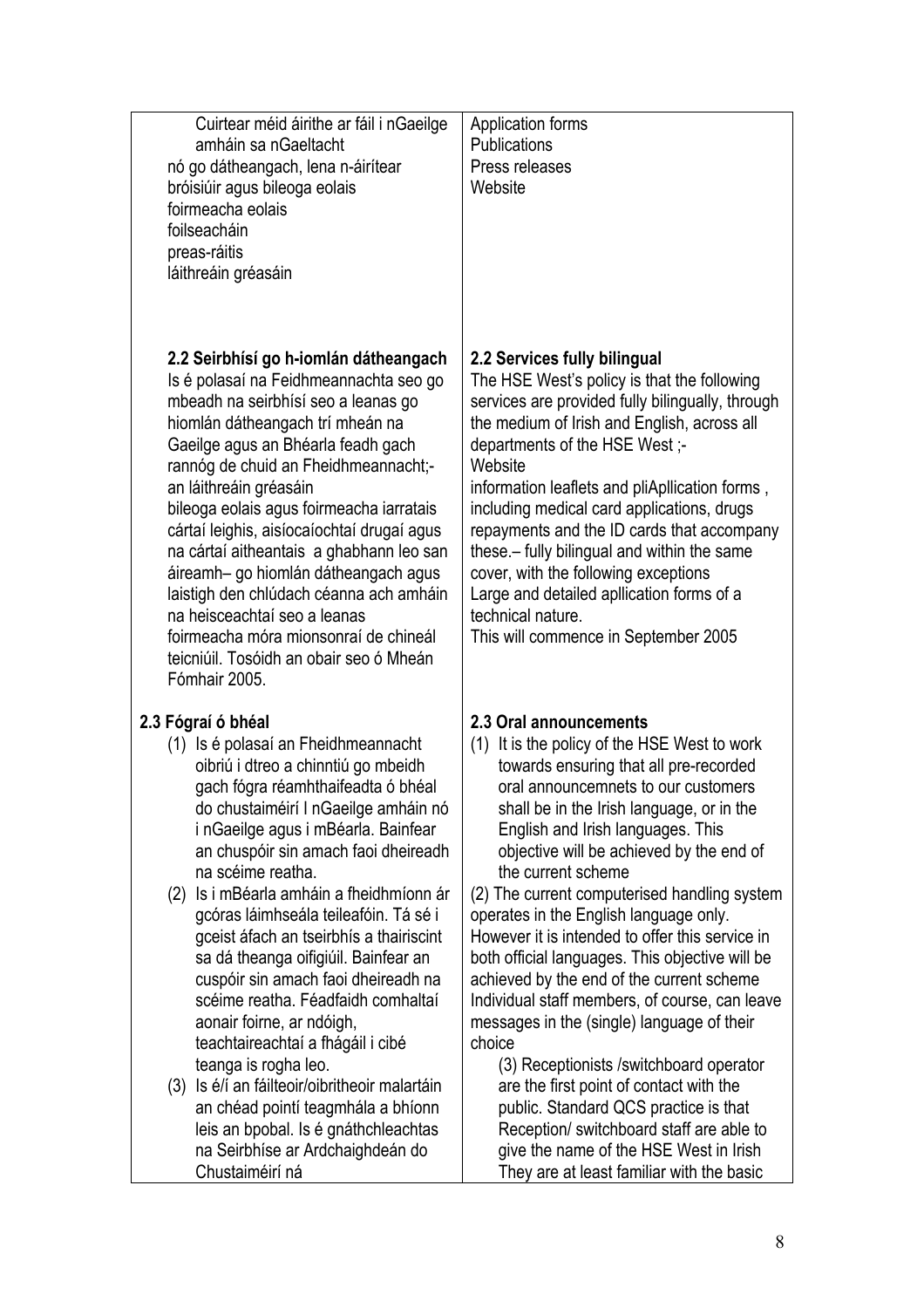| Go mbeadh an fhoireann fháiltithe ábalta<br>ainm na Feidhmeannachta a thabhairt i<br>nGaeilge agus i mBéarla<br>Go mbeadh cleachtadh acu ar a laghad ar<br>na bunbheannachtaí i nGaeilge, agus<br>socruithe oiriúnacha bunaithe le go<br>mbeidh siad in ann daoine as an bpobal a<br>chur i dteagmháil gan mhoill le cibé oifig<br>nó oifigigh atá freagrach as a tseirbhís a<br>bhítear a lorg trí Ghaeilge. Cuirfear an<br>polasaí seo i bfeidhm ar bhealach<br>céimnithe ó thús 2006 | greetings in Irish, and suitable<br>arrangements are in place so that they<br>can put members of the public in touch<br>without delay with whatever office or<br>officer is responsible for offering the<br>services required through Irish. This<br>policy will be implemented incrementally<br>from the beginning of 2006.                                                                                      |
|-----------------------------------------------------------------------------------------------------------------------------------------------------------------------------------------------------------------------------------------------------------------------------------------------------------------------------------------------------------------------------------------------------------------------------------------------------------------------------------------|-------------------------------------------------------------------------------------------------------------------------------------------------------------------------------------------------------------------------------------------------------------------------------------------------------------------------------------------------------------------------------------------------------------------|
| <b>Caibidil 3</b><br>Coimriú ar sheirbhísí/ ar<br>ghníomhaíochtaí                                                                                                                                                                                                                                                                                                                                                                                                                       | <b>Chapter 3</b><br><b>Summary of Services /activities</b>                                                                                                                                                                                                                                                                                                                                                        |
| Seirbhísí atá ar fail i nGaeilge/ go<br>dhátheangach<br>Altraí Pobail í nGaeltacht na<br>Gaillimhe<br>Na Forbacha/An Spidéal,<br>An Tulach,<br>An Cheathrú Rua,<br>Leitir Mór,<br>Ros Muc,<br>Carna,<br>Inis Mór,<br>Inis Meáin,<br>Inis Oirr<br>Oifigigh leasa shóisialaigh<br>An Cheathrú Rua/Na h-oileáin/Oileáin Árann<br>Carna, Cill Chiaráin, Ros Muc, Caiseal, Dúiche<br>Sheoigheach                                                                                             | List of services available in Irish / bilingually<br><b>Public Health Nurses servicing the</b><br>following:<br>An Spidéal /na Forbacha<br>Tulach<br>An Cheathrú Rua<br>Leir Mór<br>Ros Muc<br>Carna/Cill Chiaráin<br>Inis Mór<br>Inis Meáin<br>Inis Thiar<br><b>Community Welfare Officers -</b><br>An Cheathrú Rua/Na h-oileáin/Oileáin Árainn<br>Carna, Cill Chiaráin, Ros Muc, Caiseal, Dúiche<br>Sheoigheach |
| Oibrí sóisialta - Conamara/oileáin Árann                                                                                                                                                                                                                                                                                                                                                                                                                                                | Social Worker - Conamara/Aran Islands<br><b>Environmental Health Officer Galway</b>                                                                                                                                                                                                                                                                                                                               |
| Oifigeach Timpeallachta - Gaeltacht na<br>Gaillimhe<br>Seirbhísí Cúraim Baile - Gaeltacht na<br>Gaillimhe                                                                                                                                                                                                                                                                                                                                                                               | Gaeltacht<br>Home Help - Galway Gaeltacht                                                                                                                                                                                                                                                                                                                                                                         |
| Comhdhálacha Teaghlaigh - Cuireann an<br>Comhordaitheoir i nGaillimh an tseirbhís ar fáil<br>sa trí chontae.                                                                                                                                                                                                                                                                                                                                                                            | <b>Family Conferences</b> are being provided by<br>the coordinator based in Galway in the 3<br>counties.                                                                                                                                                                                                                                                                                                          |
| Oifigeach Eolais Cosaint Leanaí - . Tá<br>seirbhís trí Ghaeilge ar fail ón oifig i<br>nGaillimhTá Oiliúint i gCosaint Leanaí á chur                                                                                                                                                                                                                                                                                                                                                     | Children First Information Officer - A<br>service in Irish is available from this office.<br>Child Protection Training courses in Irish are<br>ongoing in the HSE West as well as in other                                                                                                                                                                                                                        |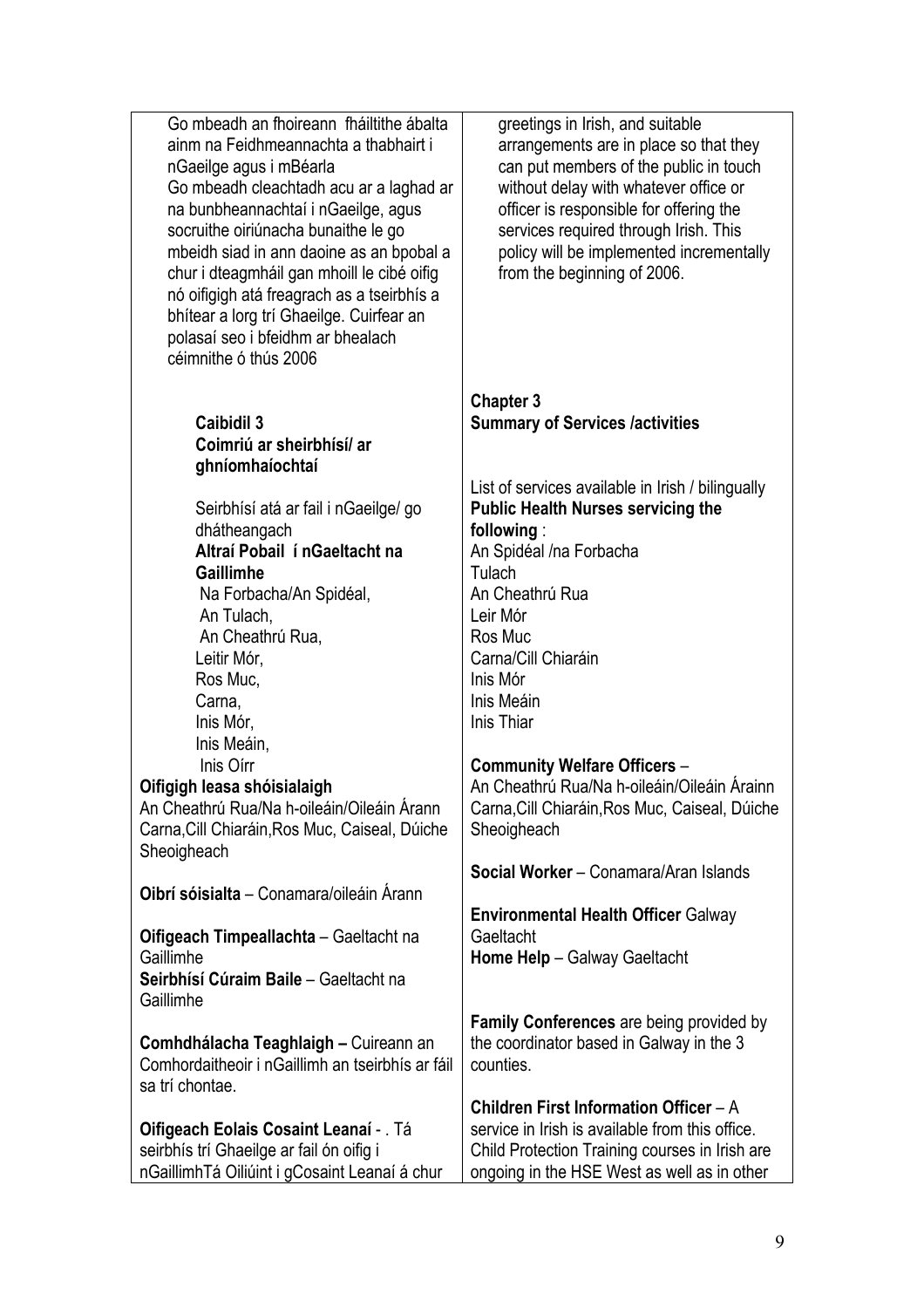| ar fáil i gceantar an bhFSS larthar chomh<br>maith le ceantracha eile de chuid an FSS,<br>agus go h-áirithe na réigiúin a bhfuil<br>Gaeltachtaí faoina scáth                                                                                                                                                                                                                                                                                                                     | HSE areas, especially those with Gaeltacht<br>under their wing.                                                                                                                                                                                                                                                                                                                                                                                                                                                                   |
|----------------------------------------------------------------------------------------------------------------------------------------------------------------------------------------------------------------------------------------------------------------------------------------------------------------------------------------------------------------------------------------------------------------------------------------------------------------------------------|-----------------------------------------------------------------------------------------------------------------------------------------------------------------------------------------------------------------------------------------------------------------------------------------------------------------------------------------------------------------------------------------------------------------------------------------------------------------------------------------------------------------------------------|
| Teiripé Urlabhra agus Cainte - Tá<br>an seirbhís seo ar fáil ó ionaid sláinte<br>Leitir Móir / An Cheathrú Rua.<br>Cuirtear seirbhís trí Ghaeilge ar fáil ar<br>oileáin Árainn 4 lá sa mbliain<br>Fisió -teiripé _ deisceart Chonamara<br>Foireann Aras Mac Dara, An<br>Cheathrú Rua - Seirbhís altrachta,<br>feighlithe 'srl<br><b>Buaile Cheoinín (daoine le</b><br>míchumas) - Seirbhís altrachta,                                                                            | Speech and Language Therapy. One SLT<br>Therapist currently provides this service in<br>Irish from An Cheathrú Rua/Leitir Móir health<br>centres All service in Irish is provided on the<br>Aran islands 4 days a year<br>Physiotherapy through Irish - Conamara<br>Áras Mac Dara, An Cheathrú Rua - Nursing<br>and care assistants service in Irish<br><b>Buaile Cheoinín (disability) Nursing and</b><br>care assistants service in Irish                                                                                       |
| feighlithe 'srl                                                                                                                                                                                                                                                                                                                                                                                                                                                                  | Ambulance base, An Cheathrú Rua - EMT<br>service in Irish                                                                                                                                                                                                                                                                                                                                                                                                                                                                         |
| Otharcharr na Ceathrún Ruaidhe -<br>seirbhís trí Gaeilge<br>Ionad Sláinte - Leitir Mór, Carna, Cill<br>Chiaráin, Ros Muc, Camus, An<br>Cheathrú Rua                                                                                                                                                                                                                                                                                                                              | Health Centres Leitir Móir, Carna, Cill<br>Chiaráin, Ros Muc, Camus, An Cheathrú Rua<br>Chiropodist service in Irish is available in the<br>north Mayo Gaeltacht                                                                                                                                                                                                                                                                                                                                                                  |
| Dochtúr na gCos - tá an tseirbhís<br>seo ar fáil i nGaeltacht Thuaisceart<br>Mhaigh Eo.<br>Dochtúirí Teaghlaigh sa Ghaeltacht<br>Tuigeann FSS larthar go bhfuil<br>dualgas ar leith air go mbeidh teacht<br>ar sheirbhísí iomlán agus<br>cuimsitheach Dochtúireachta<br>Teaghlaigh trí Ghaeilge sa Ghaeltacht<br>agus geallann sé, ó thus na scéime<br>seo, eolas cruinn a chuir ar fáil maidir<br>le rochtain agus leibhéal na seirbhísí<br>seo trí Ghaeilge, san áit is giorra | GP Services in the Gaeltachtaí of Galway<br>and Mayo<br>The HSE (Western Region) recognises its<br>specific obligation to provide access to a full<br>and comprehensive GP services in Irish in<br>Gaeltacht areas and undertakes from the<br>commencement of the scheme to provide<br>accurate information in relation to the level<br>and availability of such services in Irish in the<br>nearest proximity to them. This information<br>will be provided by the Regional Office HSE<br>Galway on foot of individual requests. |
| dóibh. Beidh an t-eolas seo ar fáil ach<br>jarratas a dhéanamh chuig an Oifig<br>Réigiúnach, FSS, Gaillimh.<br>Tabharfar gach deis do dhochtúirí atá<br>ag obair sa Ghaeltacht, líofacht<br>Ghaeilge a bhaint amach, le go<br>mbeidh ar a gcumas tuilleadh                                                                                                                                                                                                                       | The HSE recognises that the current<br>capability of individual GPs in the Gaeltacht<br>to provide services through Irish varies<br>greatly from full and comprehensive services<br>in Irish in a limited number of cases, to a<br>partial or non-availability of services in Irish in<br>other cases.                                                                                                                                                                                                                            |
| seirbhísí trí Ghaeilge a chur ar fáil,<br>thar thréimhse feidhme na scéime<br>seo<br>Beidh na riachtanais teanga ar leith a                                                                                                                                                                                                                                                                                                                                                      | Over the course of the scheme, provisions<br>will be made for Gaeltacht based GP's to<br>increase their fluency in Irish in order to<br>increase the level of services provided in that<br>language.                                                                                                                                                                                                                                                                                                                              |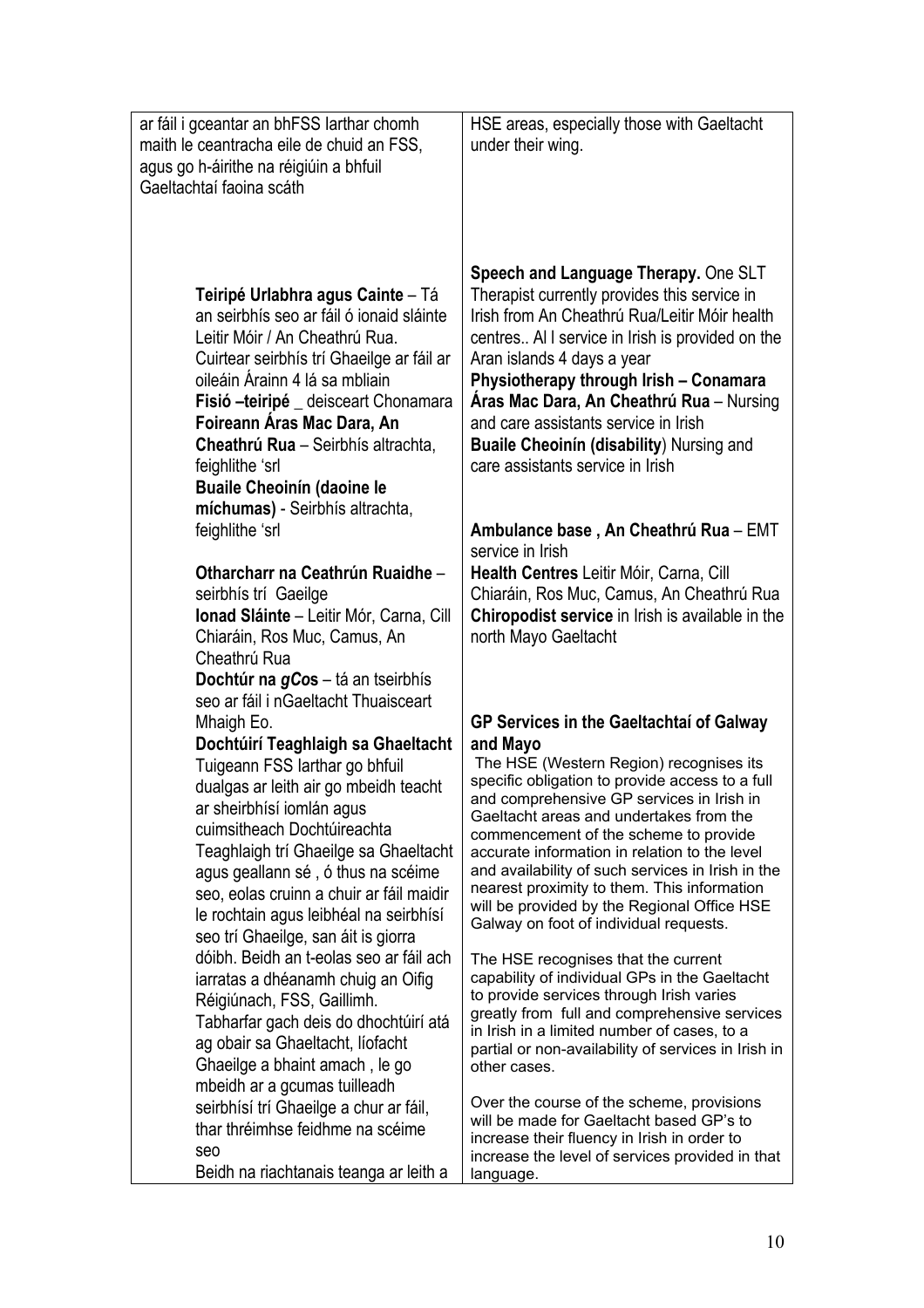| ghabhann leis an tseirbhís<br>dochtúireachta teaghlaigh sa<br>Ghaeltacht san áireamh i ngach<br>ceapachán a dhéanfar mar dhochtúr<br>teaghlaigh feasta                                                                                                                                                                                                                                     | The specific language requirements<br>associated with the provision of GP services<br>in the Gaeltacht will be a feature of all future<br>GP appointments                                                                                                                                                                                                            |
|--------------------------------------------------------------------------------------------------------------------------------------------------------------------------------------------------------------------------------------------------------------------------------------------------------------------------------------------------------------------------------------------|----------------------------------------------------------------------------------------------------------------------------------------------------------------------------------------------------------------------------------------------------------------------------------------------------------------------------------------------------------------------|
| De bhrí go gcuireannr an FSS<br>seirbhísí ar fáil lá agus oíche -<br>seirbhísí éigeandála 'srl ní féidir a<br>chinntiú go mbeidh seirbhís trí<br>Ghaeilge ar fáil de bharr a laghad<br>foirne le Gaeilge líofa atá againn.<br>Cuireann altraí agus baill foirne<br>eile ón nGaeltacht agus cainteoirí<br>Gaeilge eile, seirbhís trí Ghaeilge<br>ar fáil san aonad A&E agus ar na<br>bardaí | As the HSE provides services outside<br>normal working hours - 24/7 e.g.<br>emergency services, A&E etc., this poses<br>a challenge regarding services in Irish as<br>staff resources with fluent Irish are limited.<br>Fluent Irish speakers - nurses and other<br>staff are based in A&E, and in various<br>hospital wards and provide services in<br><b>Irish</b> |
| Seirbhísí i mBéarla amháin<br>Seachas an tseirbhís theoranta atá ar<br>fáil i nGaeltacht na Gaillimhe agus i<br>Maigh Eo, is trí Bhéarla a chuirtear na<br>seirbhísí sláinte ar fáil                                                                                                                                                                                                       | <b>Services in English only</b><br>The vast majority of the HSE West's services<br>are provided in the English language only                                                                                                                                                                                                                                         |
| <b>Caibidil 4</b><br>Feabhas ar sheirbhísí a<br>sholáthrófar go dá theangach<br>4.1<br>Cúlra<br>Tá an fheidhmeannacht tiománta lion<br>leordhóthanach foirne a bheidh inniúil<br>seirbhísí trí Ghaeilge a chur ar fáil a<br>bheith i ngach rannóg sa<br>bhFeidhmeanancht                                                                                                                   | <b>Chapter 4</b><br>Improving the services provided<br>bilingually<br>4.1 Background<br>The HSE West is committed to having enough<br>staff competent in Irish in all departments                                                                                                                                                                                    |
| Is é an chéad chéim a chaithfear a<br>dhéanamh ná forbairt sheasta ar<br>sheirbhís custaméirí duine le duine<br>d'ardchaighdeáin i nGaeilge i ngach<br>réimse seirbhíse de chuid na<br>Feihdmeannachta                                                                                                                                                                                     | The first step will involve a permanent<br>development of a high quality one to one<br>customer service in Irish in all the HSE<br>services                                                                                                                                                                                                                          |
| Ghlac an FSS - larthar leis an Ráiteas Polasaí<br>seo i mí Márta 2005 maidir le soláthar<br>seirbhisí sláinte trí Ghaeilge<br>Beidh gach forbairt sa todhchaí fréamhaithe                                                                                                                                                                                                                  | The HSE West adopted the following 5<br>principles regarding health service provision in<br>Irish in March 2005                                                                                                                                                                                                                                                      |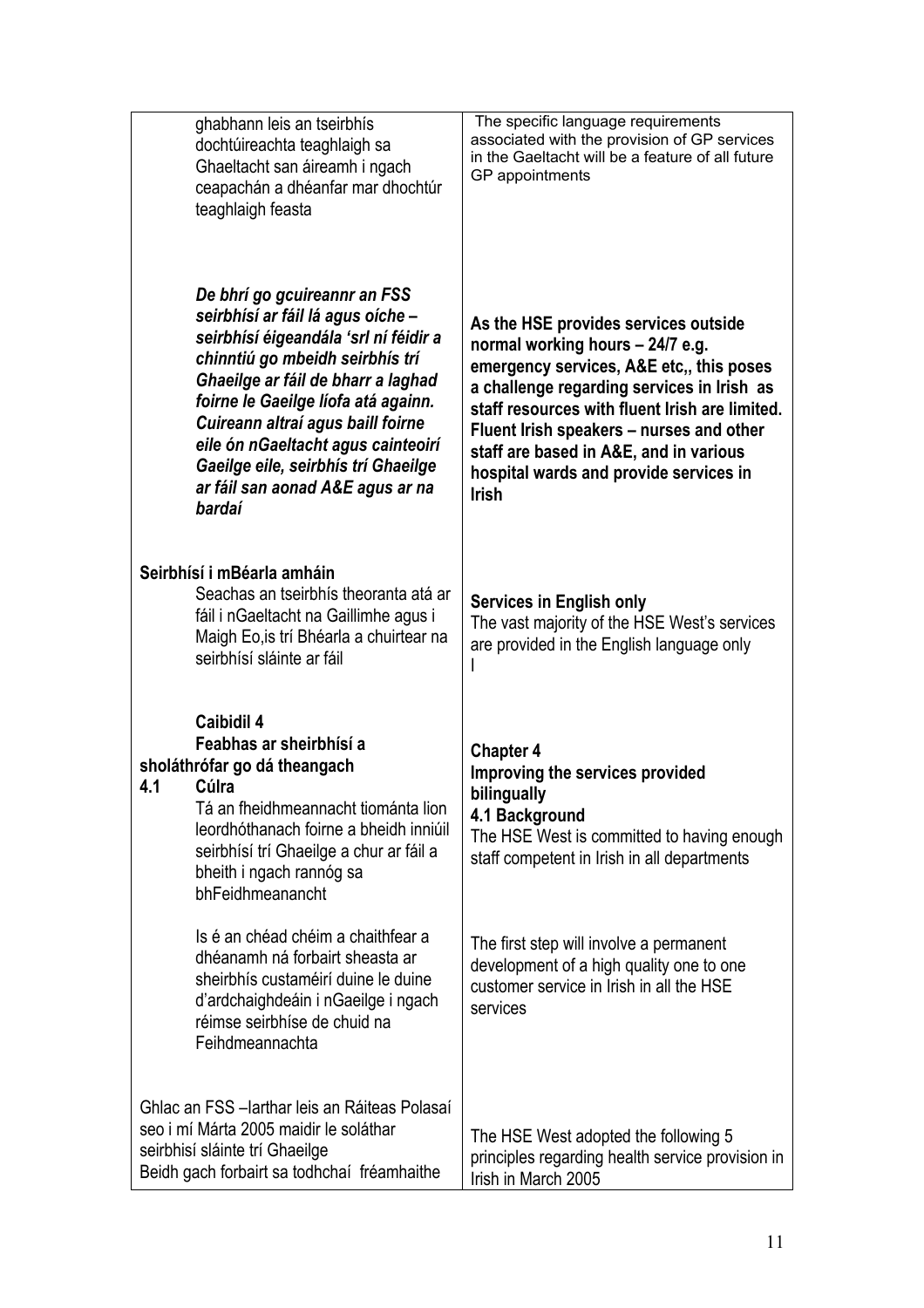| sna cúig phrionsabail seo                                                                                                                                                                                                                                                                                                                                                                                                                                                                                                                                                                                                                                                                                                                                                                                                                                                | This statement of policy will form all future<br>developments                                                                                                                                                                                                                                                                                                                                                                                                                                                                                                                                                                                                                                                                                                                                                                            |
|--------------------------------------------------------------------------------------------------------------------------------------------------------------------------------------------------------------------------------------------------------------------------------------------------------------------------------------------------------------------------------------------------------------------------------------------------------------------------------------------------------------------------------------------------------------------------------------------------------------------------------------------------------------------------------------------------------------------------------------------------------------------------------------------------------------------------------------------------------------------------|------------------------------------------------------------------------------------------------------------------------------------------------------------------------------------------------------------------------------------------------------------------------------------------------------------------------------------------------------------------------------------------------------------------------------------------------------------------------------------------------------------------------------------------------------------------------------------------------------------------------------------------------------------------------------------------------------------------------------------------------------------------------------------------------------------------------------------------|
| Meas a bheith ar na roghanna atá ag<br>cainteoirí Gaeilge a úsáideann na<br>seirbhísí cúraim shóisialta agus sláinte<br>Aitheantas a thabhairt go bhfuil cead ag<br>daoine a rogha teanga a úsáid agus iad i<br>mbun cumarsáide le foireann na<br>Feidhmeannachtaagus le gairmeoirí<br>cúram sláinte eile<br>Glacadh leis go bhfuil daoine in ann iad<br>féin agus a gcuid mothúchán, agus a<br>bhfadhbanna sláinte a chur in iúl níos<br>fearr ina dteanga féin<br>Admháil go bhféadfadh seirbhísí<br>easnamhacha Gaeilge cur as do rochtain<br>ar sheirbhísí cúraim sláinte agus do<br>chaighdeán na seirbhísí sin i gcás<br>thomhaltóirí agus othair a labhrann<br>Gaeilge<br>Tuiscint gur deachleachtais é go mbeadh<br>rogha ceart á thabhairt do dhaoine maidir<br>le húsáid teanga sna seirbhísí sláinte<br>agus go mbeidh sláinte níos fearr mar<br>thoradh air. | Respect for the preferences of Irish<br>$\bullet$<br>language users of health and social care<br>services<br>Recognition that people have the right to<br>$\bullet$<br>choose which language to use when<br>communicating with HSE staff and health<br>care professionals<br>Acceptance that a person can express<br>identity,<br>feelings<br>their<br>and<br>health<br>problems more effectively in their chosen<br>first language<br>Acknowledgement that inadequate Irish<br>$\bullet$<br>language-based services can negatively<br>affect access to, and quality of, health<br>care for Irish speaking consumers and<br>patients<br>Appreciation that giving people real<br>$\bullet$<br>choice regarding the use of language in<br>the health service is the essence of good<br>practice and leads to<br>better health<br>outcomes. |
| Polasaithe agus cleachtais nua<br>Measfar an tionchar teanga nuair a bheidh<br>polasaithe agus beartais nua á n-ullmhú.<br>Beidh na polasaithe agus na beartais nua ag<br>teacht lena bhfuil sa scéim seo agus cothófar,<br>, seirbhís dhátheangach, chun prionsabal an<br>chothromais a bhaint amach i gcónaí                                                                                                                                                                                                                                                                                                                                                                                                                                                                                                                                                           | New policies and procedures<br>When new policies and initiatives are being<br>formulated, the linguistic consequences will<br>be assessed. New policies and initiatives will<br>be consistent with the measures contained in<br>the scheme and will, promote a bilingual<br>service, which will move the organisation<br>closer to implementing the principle of equality<br>at every opportunity.                                                                                                                                                                                                                                                                                                                                                                                                                                       |
| Beidh na beartais sa scéim seo le cur i<br>bhfeidhm i bpolasaithe agus i mbeartais nua<br>nuair a bheidh siad á fheidhmiú agus is faoi<br>na bainisteoirí a bhfuil freagracht na<br>bpolasaithe agus na mbeartais nua orthu a<br>bheidh sé a chinntiú go gcuirfear impleachtaí<br>teanga na bpolasaithe agus na mbeartais seo<br>san áireamh                                                                                                                                                                                                                                                                                                                                                                                                                                                                                                                             | Measures contained in this scheme are to be<br>applied to new policies and initiatives when<br>they are implemented, and managers<br>responsible for new policies and procedures<br>will be responsible for ensuring that the<br>language implications of these policies or<br>procedures are considered. This will be<br>fulfilled as a part of the HSE west normal<br>management structure                                                                                                                                                                                                                                                                                                                                                                                                                                             |
| Ag cur na seirbhísí ar fáil<br>Glactar go forleathan leis, go bhfuil sé<br>ríthábhachtach go mbeadh othair agus a                                                                                                                                                                                                                                                                                                                                                                                                                                                                                                                                                                                                                                                                                                                                                        | Delivery of service<br>It is generally recognised as being of great                                                                                                                                                                                                                                                                                                                                                                                                                                                                                                                                                                                                                                                                                                                                                                      |

т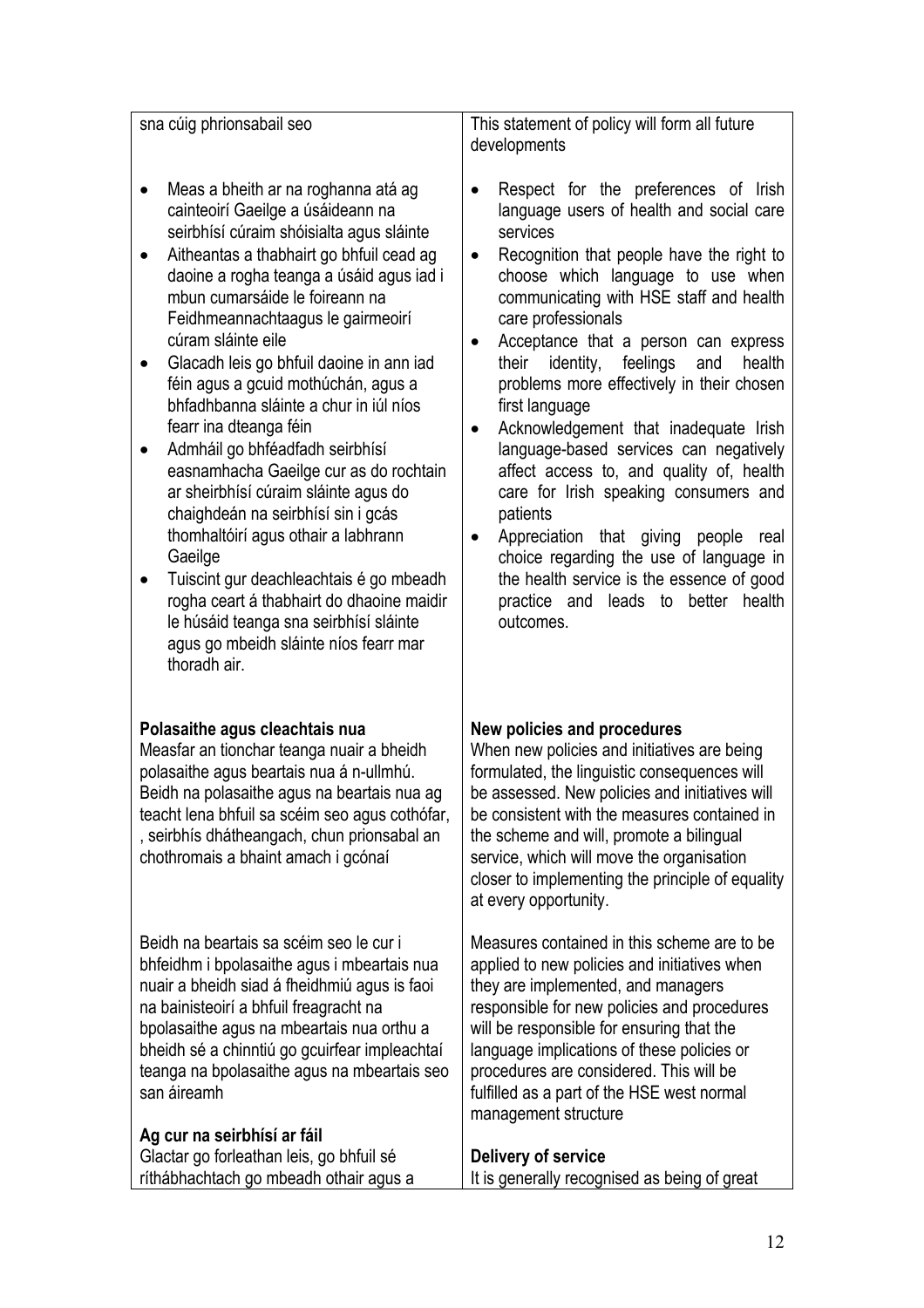ngaolta ábalta cumarsáid chruinn a dhéanamh leis an lucht leighis. Ó thárla go bhfuil pobal mór san Iarthar a úsáideann an Ghaeilge go laethúil, déanfaidh an FSS gach iarracht deis a thabhairt do gach othar, a ngaolta agus an pobal trí chéile a rogha teanga féin , pé acu Gaeilge nó Béarla, a úsáid agus iad ag déileáil leis an Seirbhís Sláinte

Déanfaidh an FSS Iarthar gach iarracht seirbhísí sláinte a chur ar fáil sa teanga is ansa leis an othar( nó an pobal) thar an réimse iomlán teagmhála nuair is féidir gan aon iachall a chur ar an othar iarratas ar leith a dhéanamh chuige.

#### 4.2 **Earcú agus Socrúchán.**

Brathann cúram sláinte d'ardchaighdeán go mór ar roghnú foirne. Scrúdóidh Bainisteoirí agus an Rannóg Achmhainní Daonna na poist ó thaobh inniúlacht sa Ghaeilge agus sa Bhéarla a bheith ag teastáil agus ullmhóidh siad straitéis leis na poist seo a líonadh le daoine a bhfuil inniúlacht sa dátheanga acu.

> Comhlíonfaidh an FSS na bearta seo a leanas lena chinntiú go nearcófar go leor foirne a mbeidh líofacht Ghaeilge acu lena chinntiú go gcomhlíonfar forálacha an Achta

> > • **Polasaí agus cleachtais earcaíochta do chuile fholúntas i nGaeltacht Mhaigh Eo agus na Gaillimhe**...( I bhfeidhm ó Meán Fómhair 2004)

Aithníonn FSS Iarthar go bhfuil inniúlacht do dhualgais a chomhlíonadh trí Ghaeilge riachtanach do gach fostaí atá ag obair le daoine ón nGaeltacht/sa Ghaeltacht. Cinnteofar go gcuirfidh an FSS Iarthar seirbhís sláinte ar fáil a bheidh pobalbhunaithe agus cóir agus a ghlacfaidh leis go bhfuil cainteoirí Gaeilge in ann iad féin a

importance that patients and their relatives are able to communicate freely with those providing treatment and care. Given the linguistic pattern of the West, the HSE will strive to ensure that all patients, relatives and members of the public are able to use their preferred language with reference to their dealings with the Health Service, whether this is Irish or English.

The HSE West is committed to offering services in the language of choice across the whole spectrum of contact with the patient (or any other member of the public) without the need for the patient to make a specific or exceptional request for it.

# **4.2 Recruitment and placement**

The selection of staff is one of the most important factors in ensuring a high standard of healthcare. Managers and the Human Resources departments will consider which posts require the use of Irish and English to be essential and will develop a strategy to fill these posts with bilingual persons. The HSE West, will implement the following,

in order to ensure that it has an adequate number of staff proficient to provide services in Irish.

The HSE West has established two categories for recruiting new members of staff

• **Recruitment policy and procedure for all vacancies in the Galway and Mayo Gaeltacht ( since September 2004)** 

The HSE West recognises that proficiency to carry out ones duties through the medium of Irish is a requirement for all employees working in, with people from the Gaeltacht. Recruitment of people with proficiency in Irish will ensure that the HSE West can deliver a health service in Irish, which is people centred and fair, and accepts that Irish speakers can best express themselves in their native and first language Irish, when dealing with the WHB.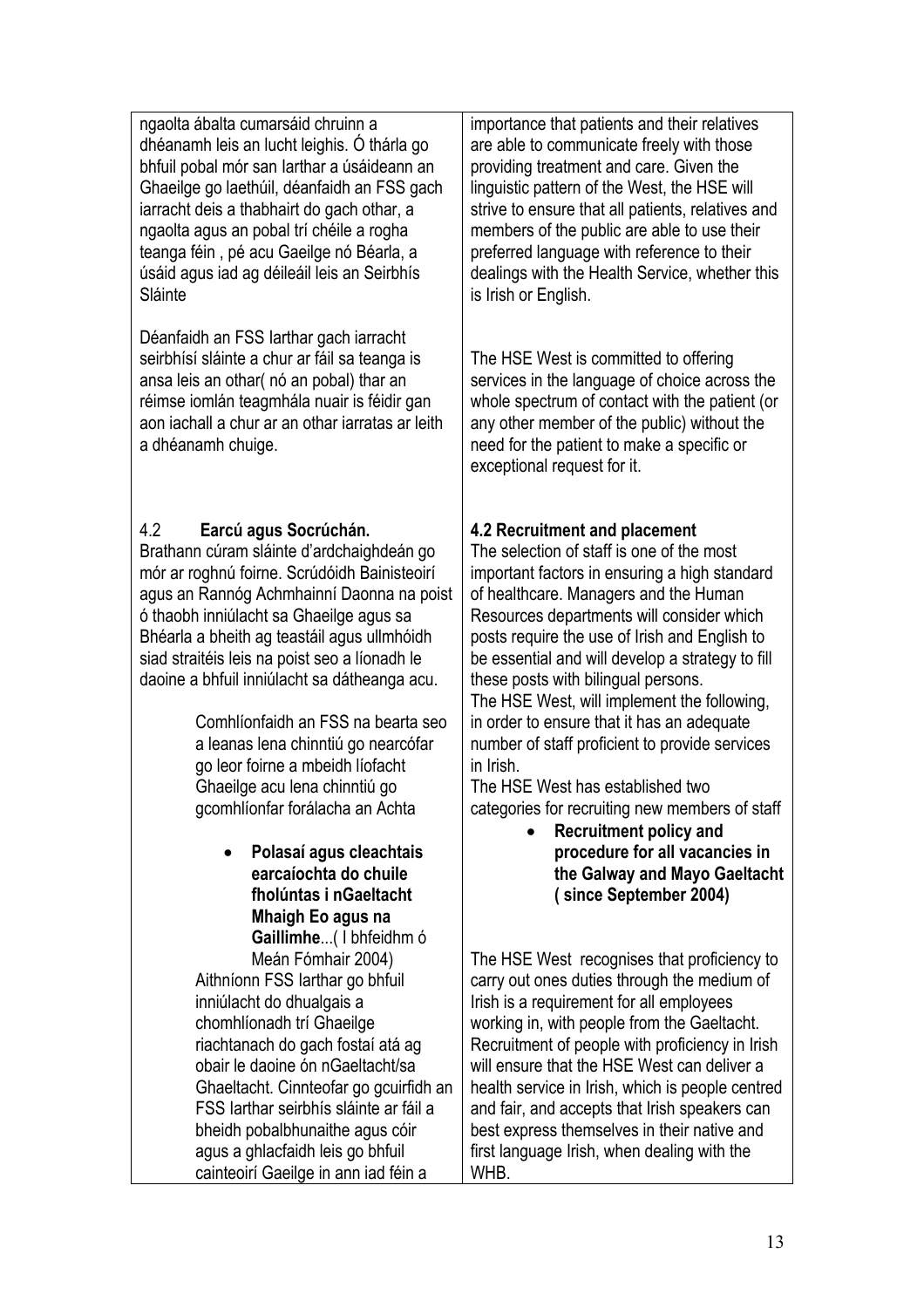| go bhfuil líofacht sa Ghaeilge ina<br>cháílíocht riachtanach don phost.<br>Beidh na foirmeacha iarratais i<br>nGaeilge agus i mBéarla.<br>Reachtálfar na h-agallaimh do na<br>folúntais Gaeltachta i nGaeilge<br>agus/nó i nGaeilge agus i mBéarla.<br>Sa chás nach mbeidh an FSS in ann<br>boird agallaimh a chur le chéile atá<br>líofa i nGaeilge, reachtálfar scrúdú<br>béil Gaeilge ar a mbeidh bord<br>agallaimh de thriúr.<br>Ceapacháin sa chuid eile den réigiún<br>Is mar seo a leanas a shocrófar an<br>mbeidh líofacht Gaeilge riachtanach<br>do na poist seo<br>(a) Pé acu a mbeidh an té atá sa<br>phost i dteagmháil go rialta le h-<br>othair/leis an bpobal ar mian leo<br>labhairt i nGaeilge<br>(b) Pé acu a mbeidh teagmháil<br>díreach ag an té atá sa phost le<br>h-othair/leis an bpobal trí chéile<br>(c) Pé acu an mbeadh sé dodhéanta<br>ag an té atá sa phost a<br>d(h)ualgaisí a chomhlíonadh gan<br>cumas labhartha Gaeilge a bheith<br>aige/aici.<br>ag tosú ó Eanair 2006<br>Tá FSS - larthar tiománta a h-acmhainní<br>foirne a mhéadú ar mhaithe le cur lena | and English.<br>The interview boards for all positions in the<br>Gaeltacht will be conducted in Irish and/ or in<br>Irish and in English.<br>In the event of the board being unable to field<br>an Irishspeaking interview board, a board of 3<br>people will hold a separate oral Irish interview.<br>Appointments to posts in the rest of the<br>area,<br>The criteria for deciding on whether the<br>ability to speak Irish is essential are as<br>follows<br>(a) Whether or not the post<br>holder will be regularly in a<br>situation where patients/ the<br>general public wish to<br>converse through the medium<br>of Irish<br>(b) Whether the post holder will<br>have direct contact with<br>patients/general public<br>(c) Whether it would be<br>impractical for the postholder<br>to successfully undertake<br>his/her duties without the<br>ability to speak Irish<br>Commencing in January 2006<br>The HSE west is committed to building its<br>capacity to enhance its healthcare provision<br>through Irish and will actively target Irish<br>speakers through promoting careers in the |
|-----------------------------------------------------------------------------------------------------------------------------------------------------------------------------------------------------------------------------------------------------------------------------------------------------------------------------------------------------------------------------------------------------------------------------------------------------------------------------------------------------------------------------------------------------------------------------------------------------------------------------------------------------------------------------------------------------------------------------------------------------------------------------------------------------------------------------------------------------------------------------------------------------------------------------------------------------------------------------------------------------------------------------------------------------------------------------------------------|----------------------------------------------------------------------------------------------------------------------------------------------------------------------------------------------------------------------------------------------------------------------------------------------------------------------------------------------------------------------------------------------------------------------------------------------------------------------------------------------------------------------------------------------------------------------------------------------------------------------------------------------------------------------------------------------------------------------------------------------------------------------------------------------------------------------------------------------------------------------------------------------------------------------------------------------------------------------------------------------------------------------------------------------------------------------------------------------------------|
|                                                                                                                                                                                                                                                                                                                                                                                                                                                                                                                                                                                                                                                                                                                                                                                                                                                                                                                                                                                                                                                                                               |                                                                                                                                                                                                                                                                                                                                                                                                                                                                                                                                                                                                                                                                                                                                                                                                                                                                                                                                                                                                                                                                                                          |
|                                                                                                                                                                                                                                                                                                                                                                                                                                                                                                                                                                                                                                                                                                                                                                                                                                                                                                                                                                                                                                                                                               |                                                                                                                                                                                                                                                                                                                                                                                                                                                                                                                                                                                                                                                                                                                                                                                                                                                                                                                                                                                                                                                                                                          |
|                                                                                                                                                                                                                                                                                                                                                                                                                                                                                                                                                                                                                                                                                                                                                                                                                                                                                                                                                                                                                                                                                               |                                                                                                                                                                                                                                                                                                                                                                                                                                                                                                                                                                                                                                                                                                                                                                                                                                                                                                                                                                                                                                                                                                          |
|                                                                                                                                                                                                                                                                                                                                                                                                                                                                                                                                                                                                                                                                                                                                                                                                                                                                                                                                                                                                                                                                                               |                                                                                                                                                                                                                                                                                                                                                                                                                                                                                                                                                                                                                                                                                                                                                                                                                                                                                                                                                                                                                                                                                                          |
|                                                                                                                                                                                                                                                                                                                                                                                                                                                                                                                                                                                                                                                                                                                                                                                                                                                                                                                                                                                                                                                                                               |                                                                                                                                                                                                                                                                                                                                                                                                                                                                                                                                                                                                                                                                                                                                                                                                                                                                                                                                                                                                                                                                                                          |
|                                                                                                                                                                                                                                                                                                                                                                                                                                                                                                                                                                                                                                                                                                                                                                                                                                                                                                                                                                                                                                                                                               |                                                                                                                                                                                                                                                                                                                                                                                                                                                                                                                                                                                                                                                                                                                                                                                                                                                                                                                                                                                                                                                                                                          |
|                                                                                                                                                                                                                                                                                                                                                                                                                                                                                                                                                                                                                                                                                                                                                                                                                                                                                                                                                                                                                                                                                               |                                                                                                                                                                                                                                                                                                                                                                                                                                                                                                                                                                                                                                                                                                                                                                                                                                                                                                                                                                                                                                                                                                          |
|                                                                                                                                                                                                                                                                                                                                                                                                                                                                                                                                                                                                                                                                                                                                                                                                                                                                                                                                                                                                                                                                                               |                                                                                                                                                                                                                                                                                                                                                                                                                                                                                                                                                                                                                                                                                                                                                                                                                                                                                                                                                                                                                                                                                                          |
|                                                                                                                                                                                                                                                                                                                                                                                                                                                                                                                                                                                                                                                                                                                                                                                                                                                                                                                                                                                                                                                                                               |                                                                                                                                                                                                                                                                                                                                                                                                                                                                                                                                                                                                                                                                                                                                                                                                                                                                                                                                                                                                                                                                                                          |
|                                                                                                                                                                                                                                                                                                                                                                                                                                                                                                                                                                                                                                                                                                                                                                                                                                                                                                                                                                                                                                                                                               |                                                                                                                                                                                                                                                                                                                                                                                                                                                                                                                                                                                                                                                                                                                                                                                                                                                                                                                                                                                                                                                                                                          |
|                                                                                                                                                                                                                                                                                                                                                                                                                                                                                                                                                                                                                                                                                                                                                                                                                                                                                                                                                                                                                                                                                               |                                                                                                                                                                                                                                                                                                                                                                                                                                                                                                                                                                                                                                                                                                                                                                                                                                                                                                                                                                                                                                                                                                          |
|                                                                                                                                                                                                                                                                                                                                                                                                                                                                                                                                                                                                                                                                                                                                                                                                                                                                                                                                                                                                                                                                                               |                                                                                                                                                                                                                                                                                                                                                                                                                                                                                                                                                                                                                                                                                                                                                                                                                                                                                                                                                                                                                                                                                                          |
|                                                                                                                                                                                                                                                                                                                                                                                                                                                                                                                                                                                                                                                                                                                                                                                                                                                                                                                                                                                                                                                                                               |                                                                                                                                                                                                                                                                                                                                                                                                                                                                                                                                                                                                                                                                                                                                                                                                                                                                                                                                                                                                                                                                                                          |
|                                                                                                                                                                                                                                                                                                                                                                                                                                                                                                                                                                                                                                                                                                                                                                                                                                                                                                                                                                                                                                                                                               |                                                                                                                                                                                                                                                                                                                                                                                                                                                                                                                                                                                                                                                                                                                                                                                                                                                                                                                                                                                                                                                                                                          |
|                                                                                                                                                                                                                                                                                                                                                                                                                                                                                                                                                                                                                                                                                                                                                                                                                                                                                                                                                                                                                                                                                               |                                                                                                                                                                                                                                                                                                                                                                                                                                                                                                                                                                                                                                                                                                                                                                                                                                                                                                                                                                                                                                                                                                          |
|                                                                                                                                                                                                                                                                                                                                                                                                                                                                                                                                                                                                                                                                                                                                                                                                                                                                                                                                                                                                                                                                                               |                                                                                                                                                                                                                                                                                                                                                                                                                                                                                                                                                                                                                                                                                                                                                                                                                                                                                                                                                                                                                                                                                                          |
|                                                                                                                                                                                                                                                                                                                                                                                                                                                                                                                                                                                                                                                                                                                                                                                                                                                                                                                                                                                                                                                                                               |                                                                                                                                                                                                                                                                                                                                                                                                                                                                                                                                                                                                                                                                                                                                                                                                                                                                                                                                                                                                                                                                                                          |
|                                                                                                                                                                                                                                                                                                                                                                                                                                                                                                                                                                                                                                                                                                                                                                                                                                                                                                                                                                                                                                                                                               |                                                                                                                                                                                                                                                                                                                                                                                                                                                                                                                                                                                                                                                                                                                                                                                                                                                                                                                                                                                                                                                                                                          |
| eile. luafar go sonrach ar gach fógra                                                                                                                                                                                                                                                                                                                                                                                                                                                                                                                                                                                                                                                                                                                                                                                                                                                                                                                                                                                                                                                         | Application forms for the posts will be in Irish                                                                                                                                                                                                                                                                                                                                                                                                                                                                                                                                                                                                                                                                                                                                                                                                                                                                                                                                                                                                                                                         |
| go dátheangach ar pháipéir nuachta                                                                                                                                                                                                                                                                                                                                                                                                                                                                                                                                                                                                                                                                                                                                                                                                                                                                                                                                                                                                                                                            | Irish is a necessary qualification for the post.                                                                                                                                                                                                                                                                                                                                                                                                                                                                                                                                                                                                                                                                                                                                                                                                                                                                                                                                                                                                                                                         |
| na páipéir nuachta Gaeilge agus/ nó                                                                                                                                                                                                                                                                                                                                                                                                                                                                                                                                                                                                                                                                                                                                                                                                                                                                                                                                                                                                                                                           | stated clearly on the ad that a proficiency in                                                                                                                                                                                                                                                                                                                                                                                                                                                                                                                                                                                                                                                                                                                                                                                                                                                                                                                                                                                                                                                           |
| Fógrófar gach folúntas i nGaeilge ar                                                                                                                                                                                                                                                                                                                                                                                                                                                                                                                                                                                                                                                                                                                                                                                                                                                                                                                                                                                                                                                          | English/Irish on other newspapers. It will be                                                                                                                                                                                                                                                                                                                                                                                                                                                                                                                                                                                                                                                                                                                                                                                                                                                                                                                                                                                                                                                            |
|                                                                                                                                                                                                                                                                                                                                                                                                                                                                                                                                                                                                                                                                                                                                                                                                                                                                                                                                                                                                                                                                                               | Irish medium newspapers and /or in                                                                                                                                                                                                                                                                                                                                                                                                                                                                                                                                                                                                                                                                                                                                                                                                                                                                                                                                                                                                                                                                       |
|                                                                                                                                                                                                                                                                                                                                                                                                                                                                                                                                                                                                                                                                                                                                                                                                                                                                                                                                                                                                                                                                                               |                                                                                                                                                                                                                                                                                                                                                                                                                                                                                                                                                                                                                                                                                                                                                                                                                                                                                                                                                                                                                                                                                                          |
| Ghaeilge, má earcaítear foireann a<br>bhfuil líofacht Gaeilge acu.                                                                                                                                                                                                                                                                                                                                                                                                                                                                                                                                                                                                                                                                                                                                                                                                                                                                                                                                                                                                                            | All vacancies will be advertised in Irish on                                                                                                                                                                                                                                                                                                                                                                                                                                                                                                                                                                                                                                                                                                                                                                                                                                                                                                                                                                                                                                                             |
| dhúchais agus a gcéadteanga, An                                                                                                                                                                                                                                                                                                                                                                                                                                                                                                                                                                                                                                                                                                                                                                                                                                                                                                                                                                                                                                                               |                                                                                                                                                                                                                                                                                                                                                                                                                                                                                                                                                                                                                                                                                                                                                                                                                                                                                                                                                                                                                                                                                                          |
| chur in iúl níos fearr ina dteanga                                                                                                                                                                                                                                                                                                                                                                                                                                                                                                                                                                                                                                                                                                                                                                                                                                                                                                                                                                                                                                                            |                                                                                                                                                                                                                                                                                                                                                                                                                                                                                                                                                                                                                                                                                                                                                                                                                                                                                                                                                                                                                                                                                                          |
|                                                                                                                                                                                                                                                                                                                                                                                                                                                                                                                                                                                                                                                                                                                                                                                                                                                                                                                                                                                                                                                                                               |                                                                                                                                                                                                                                                                                                                                                                                                                                                                                                                                                                                                                                                                                                                                                                                                                                                                                                                                                                                                                                                                                                          |

 $\overline{\phantom{a}}$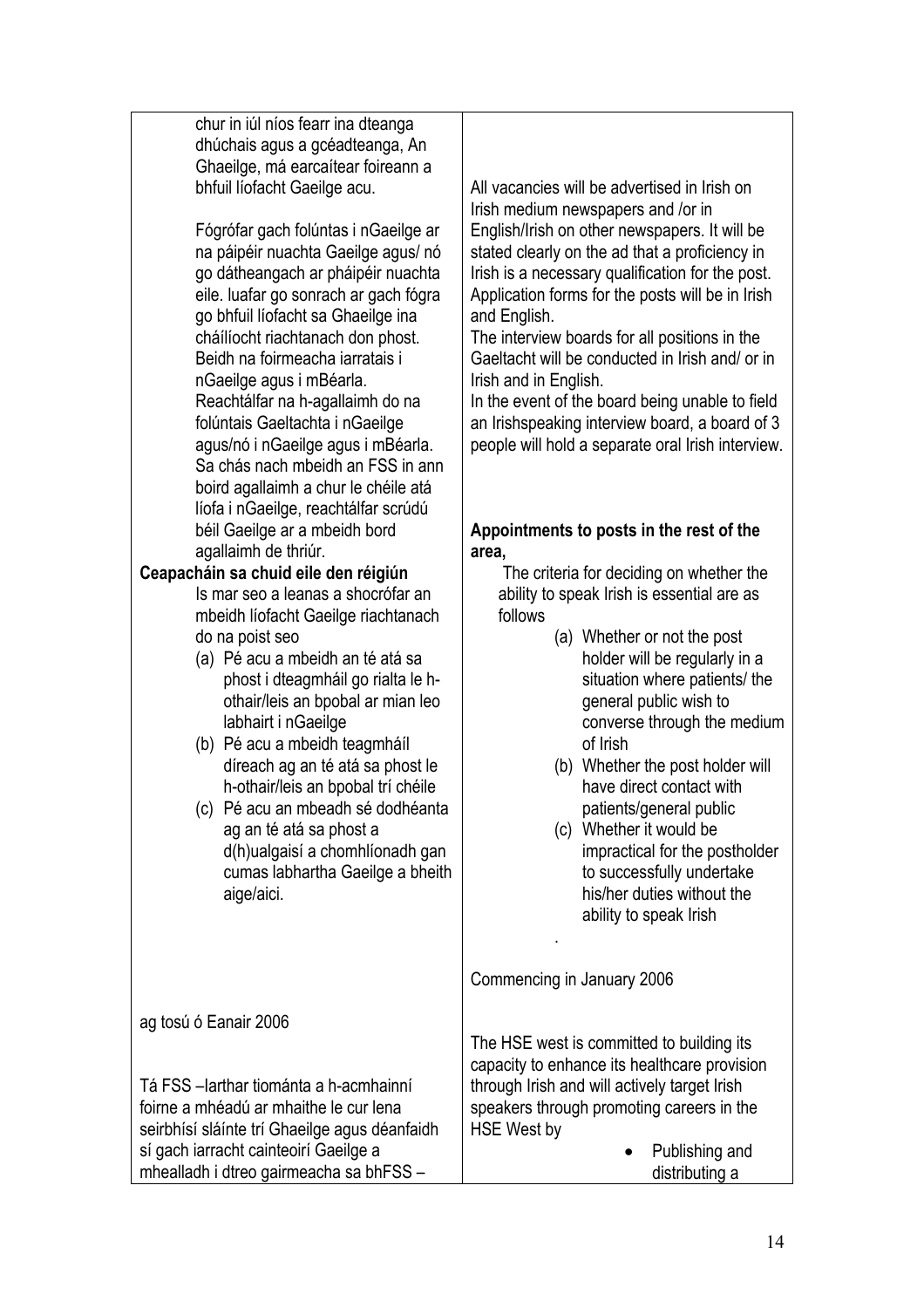| larthar trí                                                                                                                                                                                                                                                                                                                                                                                                                                                                                                                                                                                                                                                                                                                                                                                                                                                                                                                                                | careers in health                                                                                                                                                                                                                                                                                                                                                                                                                                                                                                                                                                                                                                                                                                                                                                                                                                                                                        |
|------------------------------------------------------------------------------------------------------------------------------------------------------------------------------------------------------------------------------------------------------------------------------------------------------------------------------------------------------------------------------------------------------------------------------------------------------------------------------------------------------------------------------------------------------------------------------------------------------------------------------------------------------------------------------------------------------------------------------------------------------------------------------------------------------------------------------------------------------------------------------------------------------------------------------------------------------------|----------------------------------------------------------------------------------------------------------------------------------------------------------------------------------------------------------------------------------------------------------------------------------------------------------------------------------------------------------------------------------------------------------------------------------------------------------------------------------------------------------------------------------------------------------------------------------------------------------------------------------------------------------------------------------------------------------------------------------------------------------------------------------------------------------------------------------------------------------------------------------------------------------|
| Foilseofar leabhrán eolais<br>faoi na gairmeacha éagsúla<br>atá sa tseirbhís sláinte agus<br>na cúrsaí atá ar fáil in<br>institiúidí triú-leibhéal, i<br>gcomhar le h-Údarás na<br>Gaeltachta<br>Reachtálfar seisiúin eolais<br>sna hiarbhunscoileanna sa<br>nGaeltacht chomh maith le<br>Gaeilscoileanna dara leibhéal                                                                                                                                                                                                                                                                                                                                                                                                                                                                                                                                                                                                                                    | information pack<br>in Irish in<br>conjunction with<br>Údarás na<br>Gaeltachta<br>Information<br>sessions will be<br>organised regularly<br>in all Gaeltacht<br>and All-Irish<br>postprimary<br>schools in Ireland<br>in conjunction with<br>Údarás na<br>Gaeltachta                                                                                                                                                                                                                                                                                                                                                                                                                                                                                                                                                                                                                                     |
|                                                                                                                                                                                                                                                                                                                                                                                                                                                                                                                                                                                                                                                                                                                                                                                                                                                                                                                                                            | Commencing Autumn 2005                                                                                                                                                                                                                                                                                                                                                                                                                                                                                                                                                                                                                                                                                                                                                                                                                                                                                   |
| Ag tosnú Fómhar 2005<br>4.3<br>Cúram othair san h-ospidéil<br>Cuirfidh an FSS -larthar na bearta seo i<br>gcrích in Ospidéal Choláiste na h-Ollscoile,<br>Gaillimh/Ospidéal Réigiúnach na Gaillimhe<br>agus Ospidéal Ginearálta Chaisleáin a'<br>Bharraigh<br>Ceapfar<br>Comhordaitheoirí ar feadh tréimhse<br>píolóiteach dhá bhliain sna<br>príomhospidéil seo le cinntiú go<br>bhfaighidh cainteoirí Gaeilge seirbhís<br>trí Ghaeilge atá otharbhunaithe, cóir<br>agus iad ag freastal ar na -ionaid seo<br>. Déanfaidh siad an tseirbhís i<br>nGaeilge a chomhordú agus a forbairt<br>i gcomhar leis an bhfoireann trí<br>Súil a choinneál ar othair arbh<br>$\bullet$<br>cainteoirí Gaeilge iad agus iad ina n-<br>othair<br>Cinnteoidh siad nach mbeidh aon<br>$\bullet$<br>mhíthuiscint ann de bharr othair ag<br>fáil eolais i mBéarla amháin<br>Míneofar cleachtais leighis trí<br>$\bullet$<br>Ghaeilge<br>Míneofar an fhoirm Ceadú (obráid) trí | 4.3 Patient care in the hospitals<br>The HSE West will implement the following in<br>Galway University Hospital/ Galway regional<br>Hospital and Castlebar General Hospital<br>A 2 year pilot scheme to ensure that<br>Irish speaking patients receive a<br>people centred and equitable health<br>service in Irish, throughout the<br>patients pathway will be implemented<br>by appointing Irish speakers as<br>Patient Liason people These people<br>will coordinate and develop patient<br>care in Irish in conjunction with all<br>staff in these locations by<br>Tracking Irish speakers going through<br>the system<br>Ensuring that no misunderstandings<br>occur because of patients receiving<br>information in English only<br>Medical procedures should be<br>٠<br>explained in Irish<br>Consent form should be explained in<br>Irish<br>Post operation care should be<br>available in Irish |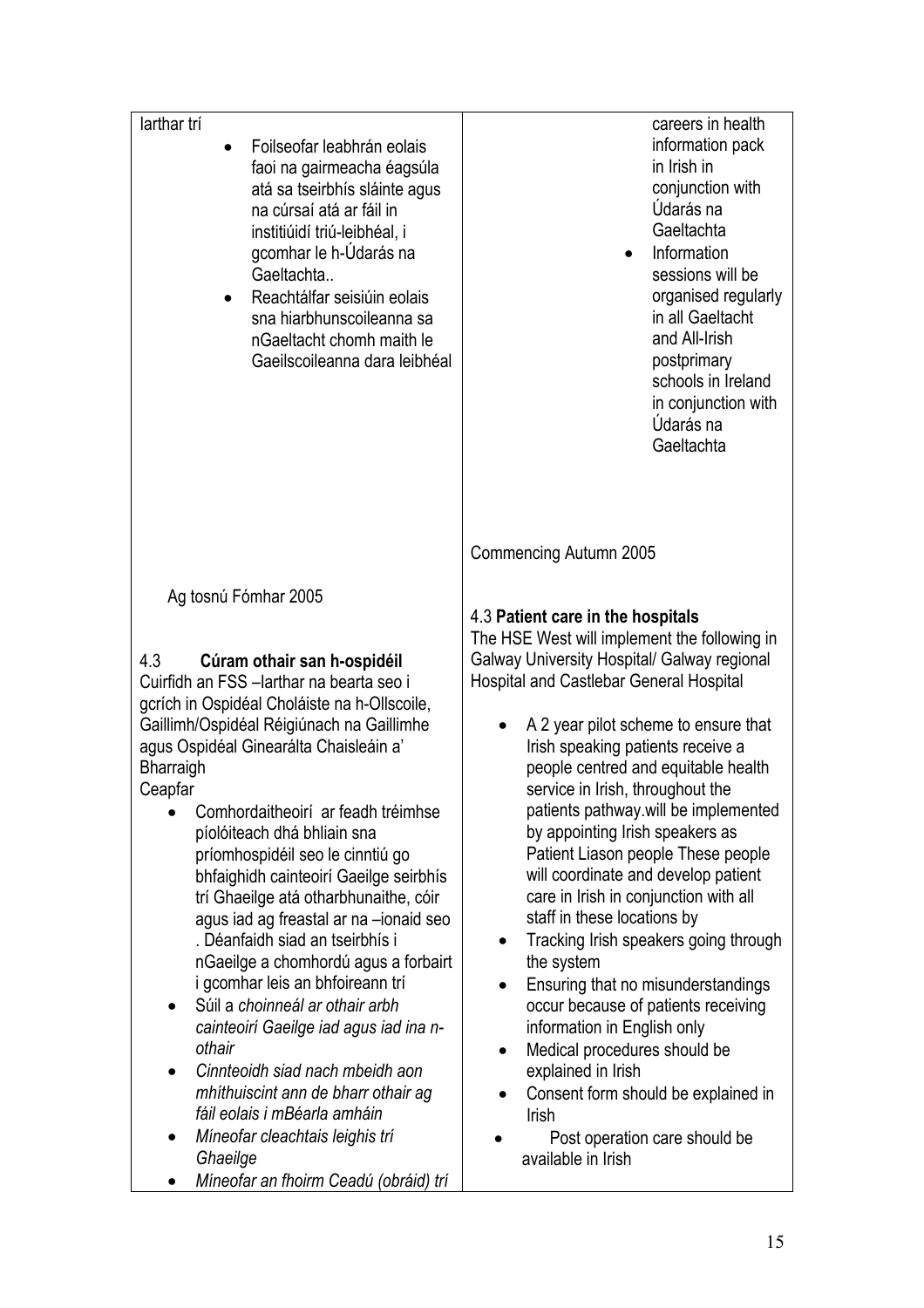*Ghaeilge* 

• *Cuirfear cúram iarobráide ar fáil trí Ghaeilge* 

*Tosófar ar an scéim seo i 2007 agus nuair a bheidh an tréimhse píolóiteach caite, déanfar measúnú air ó thaobh na seirbhíse seo a chur ar fáil ar bhonn buan.* 

#### **4.4 Deacrachtaí a bhí/a bhíonn ag cainteoirí Gaeilge ag clárú sna hospidéil**

Glacann FSS –Iarthar leis go bhfuil go bhfuil sé de cheart ag othair a rogha féin leagan dá n-ainmneacha/ dá seoltaí a úsáid agus go bhfuil an ceart ach a rogha teanga á úsáid freisin. Ar mhaithe le seirbhís duine le duine d'ardchaighdeán tabharfaidh an FSS faoi na bearta seo a leanas

- Oiliúint sa bhfeasacht teanga don fhoireann sna h-ospidéil agus sna clinicí
- Cúrsaí Gaeilge don fhoireann

#### **4.5 Aonad Riaracháin Gaeilge ar leith. Bunóidh an FSS Iarthar, Aonad Riaracháin ar Leith ina mbeidh foireann le Gaeilge líofa, i nGaeltacht na Gaillimhe, ar feadh tréimhse píolóteach 2 bhliain. Déanfar an obair seo a leanas ann**

- Seirbhísí eolais fóin a bheidh mar an chéad phointe teagmhála do chainteoirí Gaeilge leis na seirbhísí sláínte
- Déanfar na h-iarratais Ghaeltachta/Ghaeilge ar an seirbhísí éagsúla a phróiseáil san oifig seo**.**
- Beidh an t-aonad mar thacaíocht don fhoireann sa Ghaeltacht, Teiripe Urlabhra ina measc

*This pilot scheme will be commenced in 2007 and when the pilot phase has been completed, the scheme will be evaluated with a view to to providing this service on a permanent basis.* 

#### **4.4 Difficulty experienced by Irish speakers at admissions in Hospitals**

The HSE West respects the right of all patients to use whichever version of their name and address and their language of choice they wish to use, With the view to delivering a quality one to one service. In order to ensure that all staff are aware of this the HSE west will undertake the following

- Language awareness training for admissions staff in all hospitals, and outpatients' clinics
- Provide Irish courses for members of staff in these locations.

**4.5 Dedicated Administrative Irish Unit. The HSE West will set up a dedicated Administrative Unit as a 2 Year pilot project, in the Galway Gaeltacht staffed by fluent Irish speakers. The following work will be carried out in this unit** 

- A lo-call single number for general information on the services provided by the HSE. it will be one of the first point of contact for Irish speakers in the Gaeltacht and the region
- The office will process all Gaeltacht /Irish applications for the various services provided by the HSE
- . This unit will provide a support service for all Gaeltacht based staff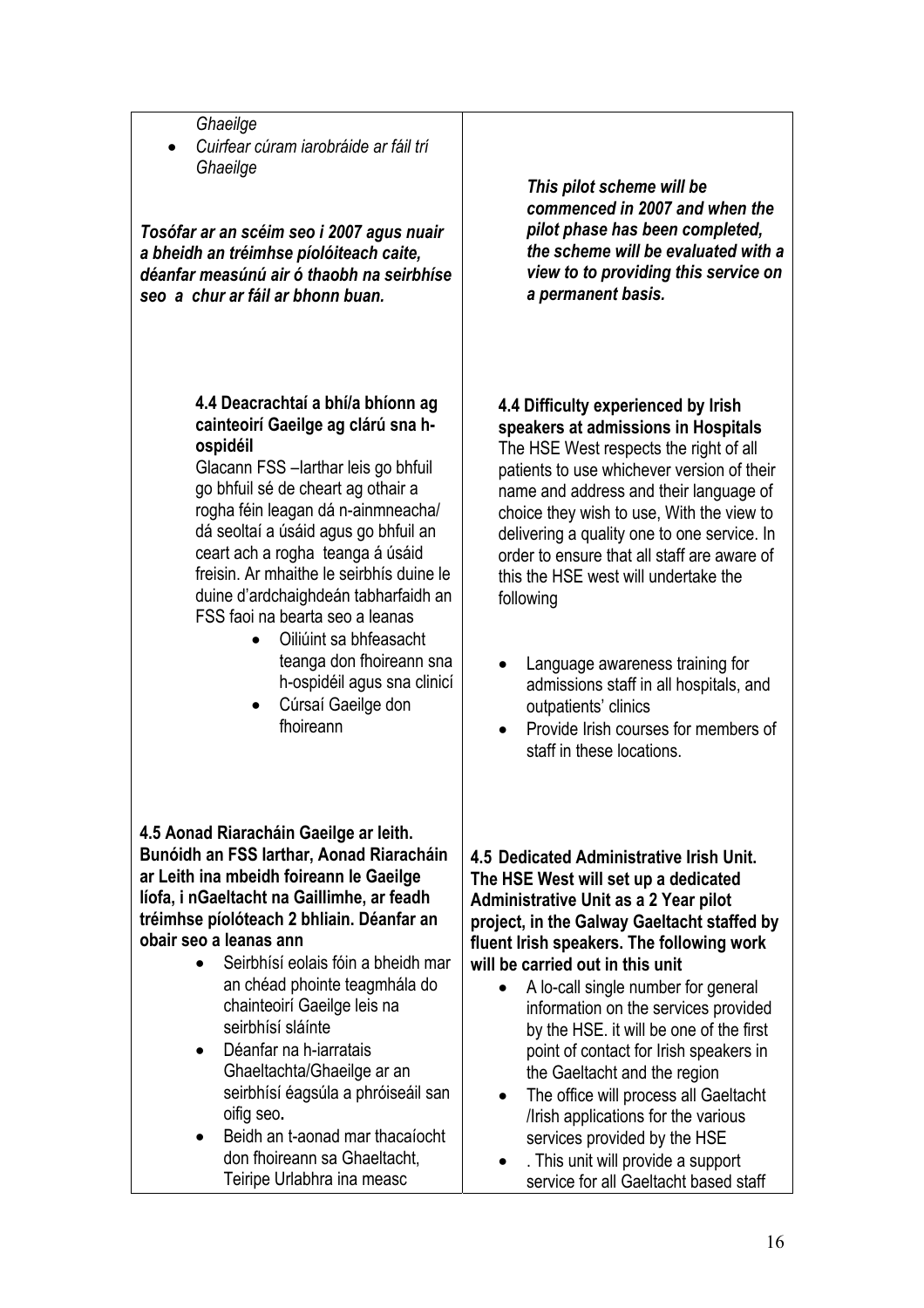Data tosaithe –Earrach 2007

**4.6 Cigireacht Réamhscolaíochta**. Ceapfar duine le cigireacht a dhéanamh ar an gcóras réamhscolaíochta sa nGaeltacht agus sa reigiúi

Spriocdháta Earrach 2006

### **4.7 Cothú sláinte**

Gníomh

- Ceapfar Oifigeach Cothaithe Sláinte a mbeidh sainchúraimí cothaithe sláinte trí Ghaeige air/uirthi Spriocdáta 2006
- Ceapfar painéal de thraenálaithe le cúrsaí cothaithe sláinte a chur ar fáil trí Ghaeilge sa nGaeltacht, agus sa réigiúin

### **4.8 Meabharshláinte**

Gníomhaíochtaí

- Cuirfear córais ar bun i chuile den Fheidhmeannacht leis na h-othair arbh í an Ghaeilge a céad teanga a aithint t, roimh Earrach 2007
- Cinnteofar go mbeidh Altra Siciatrach pobail le Gaeilge líofa ag freastal ar dhaoine i nGaeltacht na Gaillimhe.
- Cinnteofar go mbeidh Altra Siciatrach le Gaeilge líofa ar dualgas le linn 2 sheal oibre as an 3 sheal san aonad Siciatrach in Ospidéal Choláiste na hOllscoile Gaillimh
- De bharr go bhfuil easpa Altraí Siciatracha le Gaeilge líofa ar an bhFeidhmeanacht, bronnfar scoláireachtaí ar

including Speech Therapy

Set up date – Spring 2007

## **4.6 Preschool Inspections**. A

person with fluent Irish will be appointed to conduct the Preschool inspections of Gaeltacht and All Irish preschools Galway (and in the region Commencing January 2006

# **4.7 Health Promotion**

Actions

- .A fluent Irish speaking Health Promotion Officer will be appointed by 2006, to ensure that Health promotion in Irish is provided to Irish speakers in the Gaeltacht and in the region
- A panel of trainers with fluent Irish will be recruited and trained to deliver health promotion course in the region

# **4.8 Mental Health**

**Actions** 

- Systems to track Irish speakers in all centres of the HSE west will be set up by Spring2007
- A Community Physiatric Nurse will be recruited or transferred to ensure Irish speaking clients in the Galway Gaeltacht receive physiatric services in Irish by 2007
- We will ensure that a Psychiatric nurse fluent in Irish is available during 2 of the 3 weekly shifts immediately. Weekend cover in Irish will depend on availability of Irish speaking staff?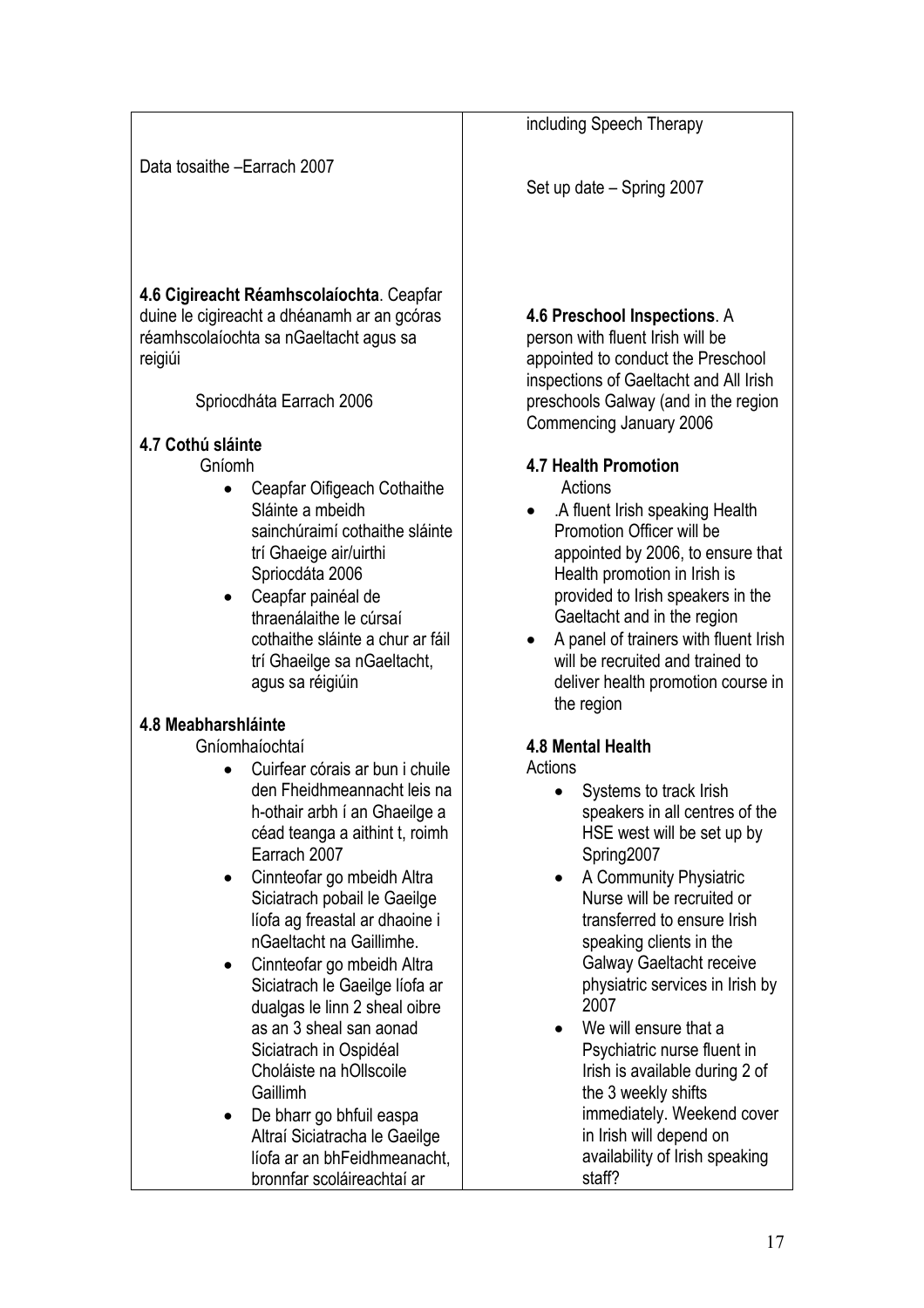dhaoine le Gaeilge líofa leis an gcúrsa Altrachta Siciatrach a dhéanamh

- Déanfar leagan Gaeilge den MMSE a fhorbairt i gcomhar leis an Roinn Gnóthaí Pobail, Tuaithe agus Gaeltacht agus le Feidhmeannacht na Seirbhíse Sláinte san Iarthuaisceart agus sa **Deisceart**
- Dáta tosaithe Fómhar 2005

# **4.9 Teiripé Teanga**

Glacann an FSS leis nár chóir go mbeadh ar dhaoine dul i ngleic lena ndeacrachtaí urlabhra in aon teanga seachas a dteanga dúchais.

Tógfaidh sé ar an obair atá déanta ag an Rannóg Urlabhra agus Teiripe, i Seirbhísí Cúraim Pobail na Gaillimhe le seirbhísí Urlabhra I nGaeilge a chuir ar fáil trí

- Bunófar gréasán de theiripeoirí teanga atá ag obair le cainteoirí Gaeilge
- Aistreofar agus cuirfear uirlisí measúnaithe in oiriúint do chainteoirí Gaeilge, go háirithe ó na Gaeltachtaí éagsúla
- Leanfar leis an gcomhoibriú atá idir an Fheidhmeannacht agus Scoil Teiripé Cainte, Ollscoil na h-Éireann Gaillimh, chun a chinntiú go mbeidh teiripeoirí ar fáil a bheidh in ann freastal ar riachtanais phobal na Gaeltachta
- Cuirfear córais ar bun le cinntiú go n-aithneofar cliaint arbh í an Ghaeilge a gcéad teanga ar fud oileán na h-Éireann le cinntiú go
- The HSE West will encourage fluent Irish speakers to enter the physiatric profession by offering scholarships and return of agreement to fluent Irish speakers to pursue physiatric nursing in NUIG.
- An Irish version of the Mini Mental State Exam will be developed and validated by the HSE West before the end of 2005, in conjunction with An Roinn Gnóthaí Pobail, Tuaithe agus Gaeltachta, the HSE NorthWest and South,
- Comencing Autumn 2005

### **4.9 Speech and Language Therapy**

The HSE west recognises that people should not have to get to grips with their language disorder, in any language other than their first language.

It will build on the work done by the SLT Department in Galway Community services in SLT in Irish by

- Setting up and leading a SLT National network for Speech Therapists working with Irish speakers
- Assessment tools will be developed in Irish to ensure Irish speakers are correctly assessed
- The HSE West will continue to work closely with the SLT department of NUIG to ensure that the service needs of the Gaeltacht community will be met
- A national system will be set up to ensure that Irish speakers in Ireland are recognised and that appropriate SLT in Irish is made available to them
- The HSE West will encourage fluent Irish speakers to enter the SLT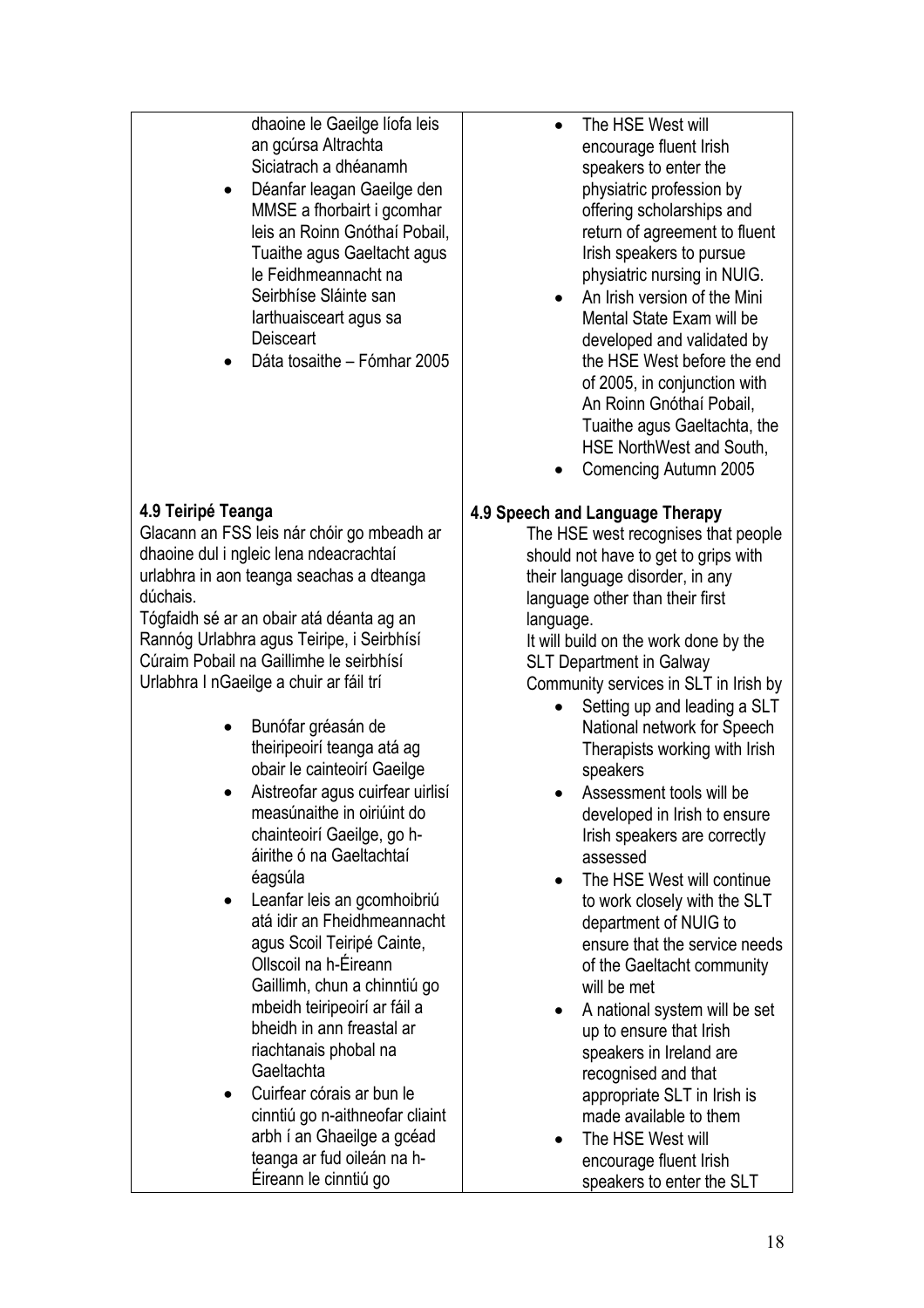bhfaighidh siad an teiripé seo trí Ghaeilge

De bharr go bhfuil easpa Teiripeoirí le Gaeilge líofa sa bhFeidhmeannacht, bronnfar scoláireachtaí ar chainteoirí Gaeilge leis an gcúrsa Teiripé a dhéanamh

• Cuirfidh an FSS leis an tseirbhís Urlabhra trí Ghaeilge i 2005 mar a leanas Ceapfar Teiripeoir eile chun cur leis an tseirbhís i nGaillimh. Ina theannta sin, cuirfidh an tseirbhís i nGaillimh seirbhísí comharliúcháín/ comhairleoireachta ar fáil do theiripeoirí eile ar fud na tíre.

Cuirfear seirbhísí Urlabhra breise ar fáil i nGaeltacht Mhaigh Eo, mar a leanas

Aistreofar teiripeoir i Maigh Eo a bhfuil líofacht Gaeilge aici, chun seirbhísí Urlabhra a chuir ar fail d'othair Gaeltachta lá gach seachtain i dtosach.

### **4.10 Comhfhreagras scríofa**

Déileálfaidh an tAonad Riaracháin píolóteach Gaeltachta le gach comhfhreagras i nGaeilge go dtí go mbeidh na h-oifigí eile in ann déileáil leo trí Ghaeilge

- Fostóidh an FSS –Iarthar aistritheoir le hábhair don phobal agus don fhoireann, agus don fhoireann atá ag obair le cainteoirí Gaeilge ach go háirithe, a sholáthar go dátheangach
- Bainfear leas as bogearraí aistriúcháin chun cabhrú leis an bhfoireann déileál le comhfhreagras i nGaeilge

profession by offering scholarships and return of agreement to Irish speakers to pursue Speech Therapy in NUIG.or other third level institutions

• The HSE West will increase its SLT Irish capacity as follows in 2005

1 SLT will be appointed to enhance the existing service in Irish in Galway. In addition the Galway service will provide a consultancy/ advisory service to SLTS working with Irish speakers throughout Ireland Additional SLT service in Irish will be provided in the Mayo Gaeltacht as follows; A SLT with fluent Irish already in the service will be freed from her existing duties 1 day per week to

work with Irish speaking clients

### **4.10 Written communication**.

To ensure a full service in Irish all correspondence in Irish will be dealt with by the pilot Gaeltacht Administrative Unit until other offices can deal with them through Irish

- The HSE West will employ a translator to ensure that material is available bilingually for the public and for the staff, especially those staff working in or with Irish speakers
- A translation software solution will be applied to the translation task, so that Irish speaking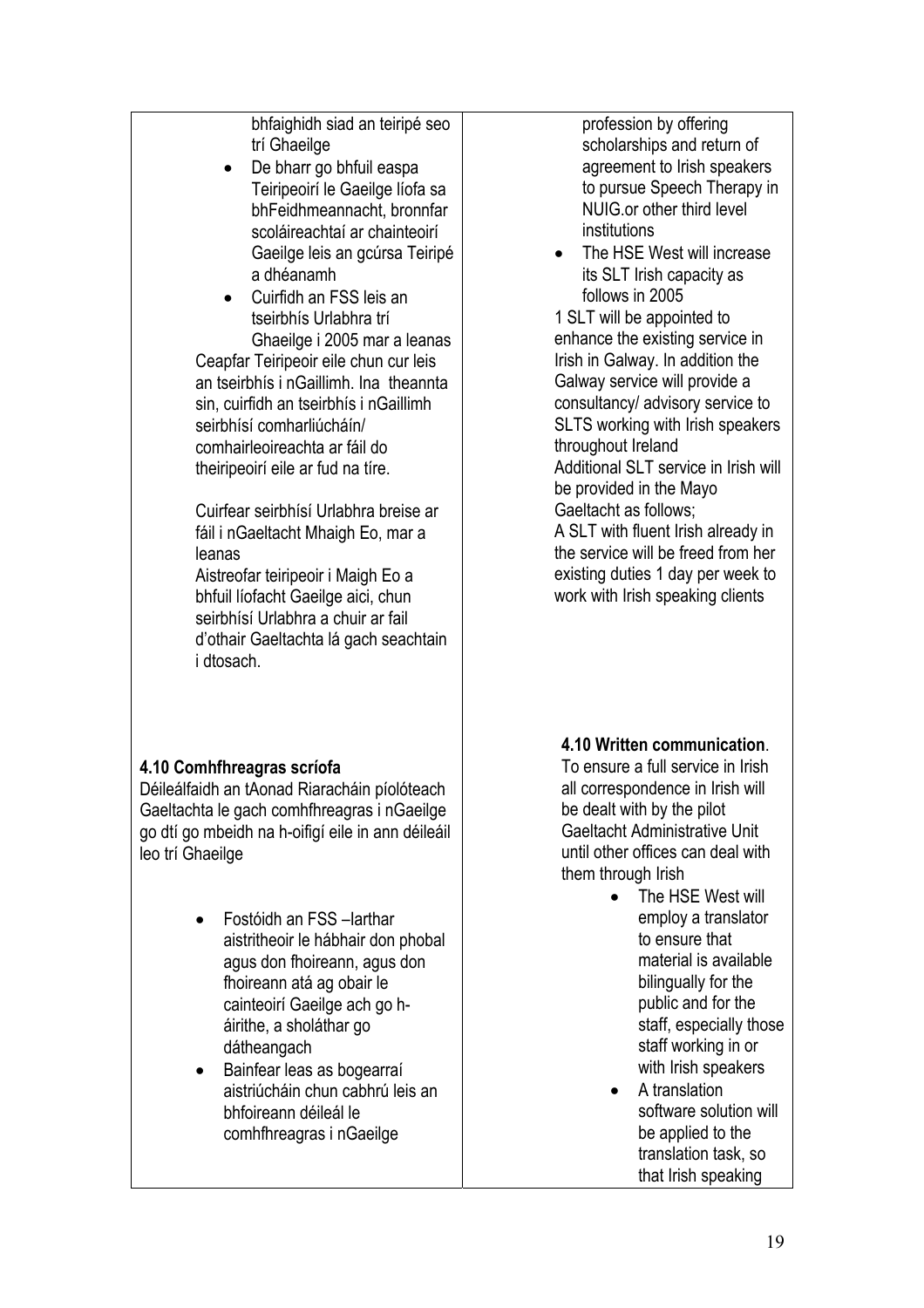staff can deal with written communications/ etc in Irish

#### **4.11 Teicneolaíocht an Eolais agus seirbhísí idirghníomhacha**

• Cinnteoidh an FSS go mbeidh an suiomh idirlíon(poiblí) agus aon seirbhís idirghníomhach, go hiomlán dáthengach. Níl ábhair á fhoilsiú ar an suíomh , ó 1 Eanáir 2005 muna bhfuil sé dátheangach ( foilseofar tuarascálacha sa mbun teanga agus foilseofar coimriú de, sa dara teanga)

Ní bheidh ábhar de chuid Bhord Sláínte an Iarthar, mar a bhí, ar fáil ach amháin sa mbunleagan.

• Beidh gach córas bogearra ríomhaireachta nua go h-iomlán dátheangach faoin tionscnamh modheolaíochta raon saol. Cuirfear gach córas atá ann cheana in oiriúint do fhorálacha Acht na dTeangacha Oifigiúla 200

#### **4.12 Oiliúnt agus forbairt na foirne**

Cuirfear an oiliúint agus an fhorbairt chuí ar fáil don fhoireann uilig, sa dá theanga oifigiúil ar mhaithe le freastal a dhéanamh ar riachtanais an phobail, atá ag athrú de shíor, agus ar mhaithe le barr foirfeachta na foirne. Leanfaidh muid ar aghaidh ag

- Soláthar réimse de chúrsaí oiliúna Gaeilge d'archaighdeán
- Ag tacú agus ag cumasú na foirne a bhfuil Gaeilge líofa acu le cúrsaí

# **4.11 Information Technology and interactive services on the internet**

- The HSE west will ensure that its website (public) and any interactive services will be fully bilingual by 2007. As and from 1 January 2005 content will not be published to the Internet unless it exists in both Irish and English. (Reports will be published in its original language only + summary in 2<sup>nd</sup> language) However old WHB content will be available in its original language.
	- All new computer software and systems will be fully bilingual under the lifecycle project methodology. All current sytems will be upgraded on a phased basis to ensure that they are language compliant.

# **4.12 Recruitment and Development**

 The HSE west will continue to provide appropriate training and development for all staff, in both official languages, in order to meet the evolving needs of our clients, and to develop the full potential of our staff.

We will continue to

- Support the provision of a range of high-quality Irish language training courses
- Facilitate and support Irish speaking staff to do various professional and other courses through the medium of Irish,
- Monitor and assess all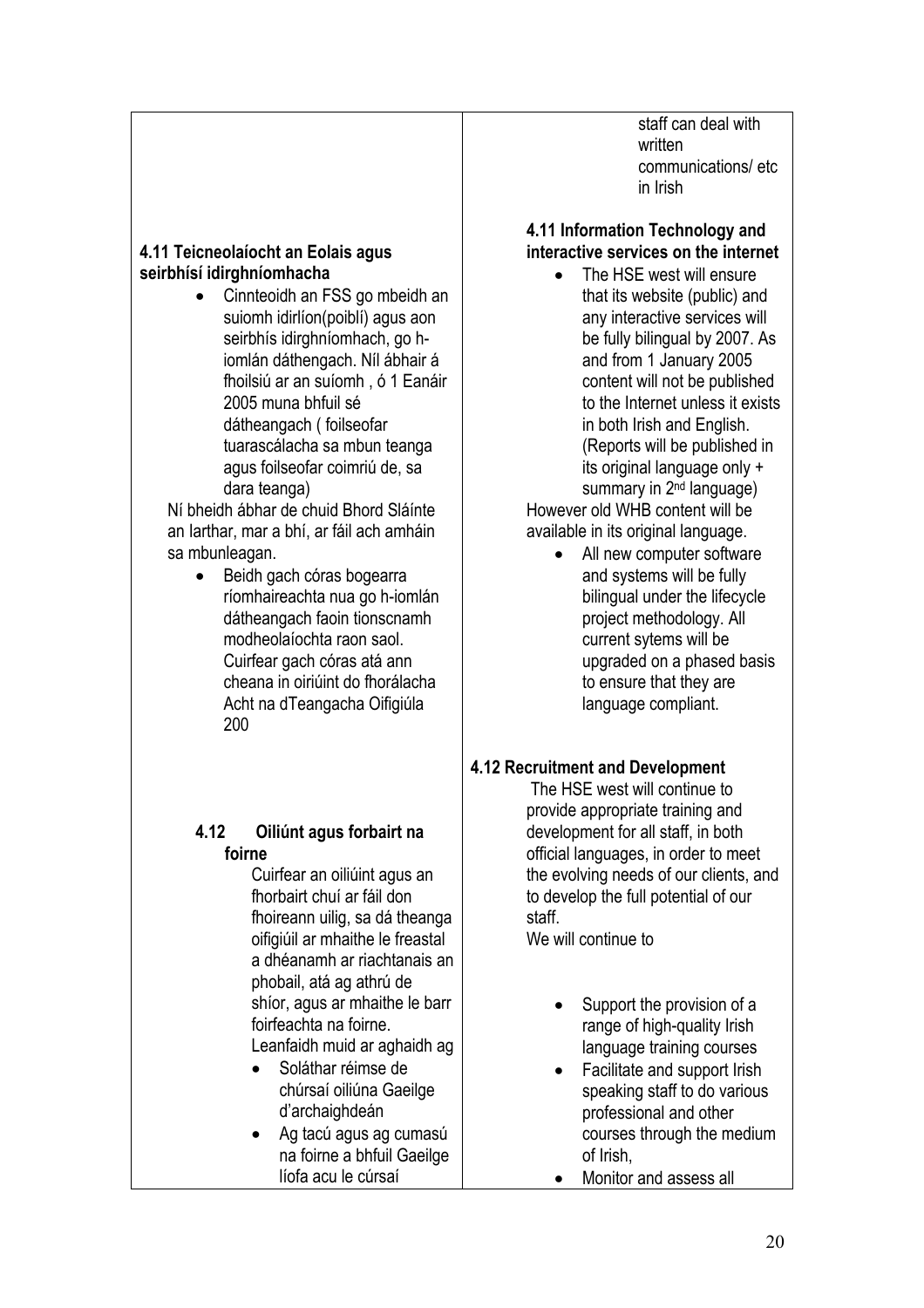gairmiúla agus eile trí Ghaeilge a dhéanamh.

- Monatóireacht agus ag meas gach cúrsa atá ar fáil faoi láthair chun a chinntíu go bhfaigheann an tseirbhís trí Gaeilge leas ceart astu.
- Tosófar ar chúrsaí feasachta teanga a chur ar fáil don fhoireann uilig a bhfuil teagmháil díreach acu leis an bpobal i Meán Fómhair 2005
- Cuirfear cnuasach de théarmaí leighis a bhailigh an Dr. Nicola De Faoite ó chainteoirí dúchais i gConamara i gcló mar áis don fhoireann leighis agus don phobal Dáta foilsithe Fómhar

• Eiseofar gach preasráitis go dátheangach ó Aibreán 2006 • .Cuirfear liosta de dhaoine sa

> bhfeidhmeanacht a bhfuil ar a gcumas labhairt go h-údarásach faoi chúrsaí sláinte faoi leith ar fáil do Raidió na Gaeltachta agus do na meáin Ghaeilge eile

Eagrófar cúrsaí oiliúna sna meáin trí Ghaeige

• Aithníonn an FSS –Iarthar an ról tábhachtach atá ag Raidió na Gaeltachta agus meáin

don fhoireann

**4.13 Na Meáin /Preas Ráitis** 

Gníomhaíochtaí

courses currently being provided to staff to ensure VFM in terms of service provision in Irish

- Language Awareness training will be rolled out to all staff commencing September 2005 in those locations directly in contact with Irish speakers
- Irish language resources will be provided and developed for our staff - A collection of Irish terms used by Galway native speakers to describe their ailments, compiled by An Dr. Nicola de Faoite will be published in Autumn 2005. This will be made available to all medical staff in the region.

#### 2005

# **4.13The media/Press releases**

**Actions** 

- Press releases will issue bilingually to all media from April 2006
- A list of spokespeople from various disciplines will be provided to Raidió na Gaeltachta and other Irish language media
- Media training through Irish will be provide for members of staff – 2006
- The HSE west recognises and acknowledges the important role played by Raidió na Gaeltachta and other Irish language mediain the Irish speaking community and will work closely with them to ensure that matters relating to the general health of the population will reach Irish speaking community

21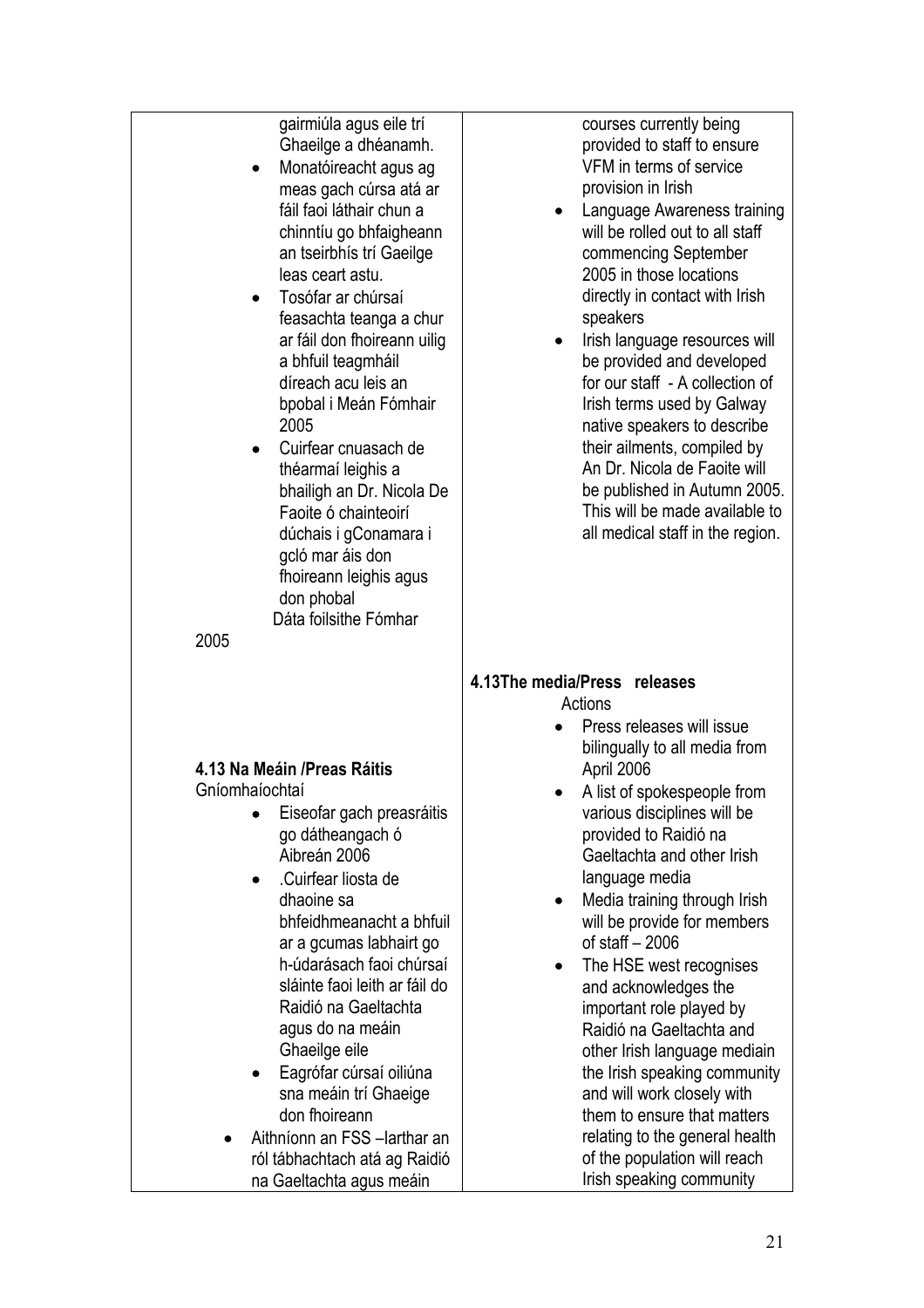Gaeilge eile i saol na Gaeltachta agus beidh sé ag comhoibriú leo chun a chinntiú go bhfaighidh pobal na Gaeltachta eolas faoi chúrsaí sláinte go ginearálta.

#### **4.14Oifigí sa nGaeltacht ( Tá liosta de gach oifig i nGaeltacht na Gaillimhe agus Maigh Eo in Aguisín 2)**

Ullmhóidh an FSS Iarthar i gcomhar lena foireann agus a neagraíochtaí ionadaíoch straitéis agus polasaithe chun na haidhmeanna thuas maidir le hacmhainní foirne le Gaeilge líofa a bhaint amach ar bhealach céimnithe trí bhaill foirne nua a fhostú nuair a eireoidh baill foirne as obair agus trí chomhobriú le háisíneachtaí eile

- Roimh dheireadh thréiimhse na scéime seo, 2007, bainfear na nithe seo a leanas amach Íomhá Gaeltachta léirithe sa gcomharthaíocht, freagairt fóin, postaeir agus sna seirbhísí sna hionaid seo
- Bainfear seo amach trí dul i gcomhairle le pobal na Gaeltachta agus rachfar i bpáirtíocht leo san obair seo.

Beidh gach oifig/aonaid atá lonnaithe sa Ghaeltacht ag feidhmiú go hiomlán trí Ghaeilge faoin mbliain 2020.Thar

thréimhse na scéime seo socróidh muid plean gníomhaíochta chun an sprioc seo a bhaint amach roimh 2020 in éineacht leis an bhfoireann agus a neagraíochtaí ionadaíoch

#### **4.15 An tSeirbhís Altrachta Pobail agus seirbhísí pobail eile Gníomhaíochtaí**

• Ceapfar Altra Pobail le Gaeilge líófa le freastal ar

# **4.14 Gaeltacht Offices**

(A list of all offices in the Mayo and Galway Gaeltacht is in Appendix (2) Given the statutory obligations the HSE West in consultation with staff and their representative organisations will develop strategies and policies along with implementation strategies to further this aim incrementally through developing additional Irish capacity, replacement through natural wastage and working closely with other agencies.

By 2007 the offices of the HSE West will

- Reflect a Gaeltacht ethos in all signage; telephone answering; posters and the services provided in those centres
- We will liase closely with the Gaeltacht community and work in partnership with them to achieve this

By 2020, Irish will be the working language of all Gaeltacht offices/centres Over the lifetime of this scheme, we will agree in consulation with staff and staff representative organisations an implementation plan for the achievement of this goal by 2020

#### **4.15** Community **Services – including Public Health nursing Actions**

- . A fluent Irish speaking PHN will be appointed to the Mayo Gaeltacht 1roimh 2007
- . Needs analysis of the Irish speaking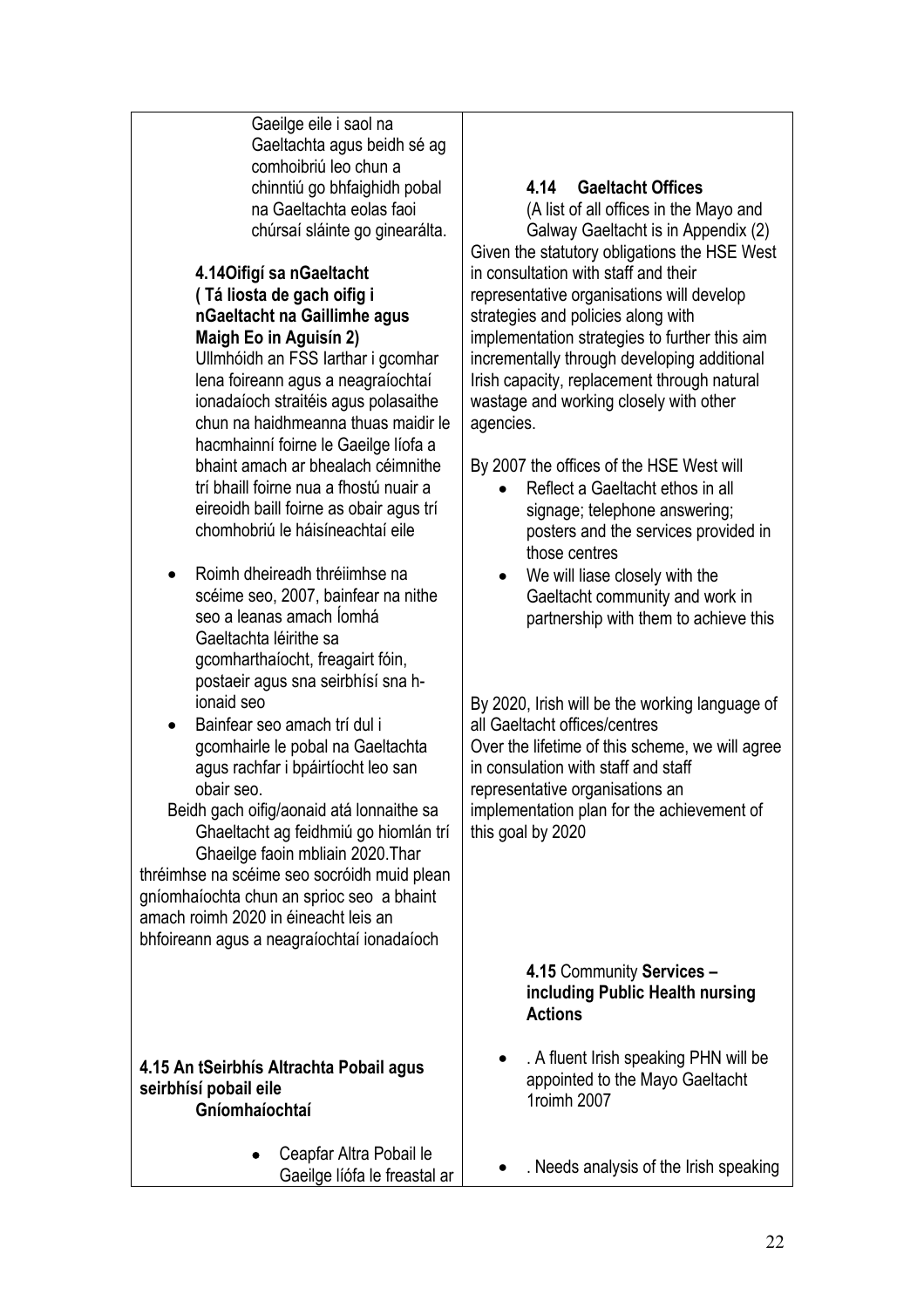riachtanais Ghaeltachta thuaisceart Mhaigh Eo roimh 2007

- Déanfar anailís ar riachtanais na bpobail laga Gaeltachta i 2006. Beidh an anailís seo mar bhuncloch na pleanála don todhchaí
- Bunófar córais le cinntiú go mbeidh clanna atá ag tógáil a ngasúir le Gaeilge in ann teacht ar scúdaithe agus tastálacha éagsúla trí Ghaeilge i 2007
- Cinnteofar go mbeidh saineolaithe oilte le Gaeilge líofa ar fáil don Fheidhmeannacht trí scoláireachtaí a bhronnadh ar Ghaeilgeoirí líofa chun céimeanna a bhaint amach sna réimsí sláinte seo a leanas; Teiripé Saothair Bunchéim altrachtaTeiripé Teanga Altracht Siciatrach,Cothú Sláinte
- Cuirfear Cúramóirí Baile, le Gaeilge líofa, ar fáil dóibh siúd arbh í an Ghaeilge a chéad teanga, ag cur san áireamh cainteoirí líofa a bheith ar fail

# **4.16An fhoireann Céad Cúraim sa nGaeltacht**

#### **Gníomh**

- Iorras Cuirfear seirbhísí ar fáil i nGaeilge do phobal na Gaeltachta sa gceantar seo tar éis anailís a dhéanamh I 2006 ar riachtanais an phobail agus ar riachtanais na foirne ansin. Beidh an staidéar seo mar bhunchloch na pleanála don todhchaí
- Bunófar Foireann Céad Cúraim ar leith i nGaeltacht na Gaillimhe ach na dochtúirí agus an lucht

community in weaker Gaeltacht areas will be carried our in 2006. This analysis will form future planning

- . Systems will be set up to ensure that families who are raising their children through Irish can avail of health tests in Irish in 2007
- . The HSE West will encourage fluent Irish speakers to enter the various profession by offering \_ scholarship and return of agreement to pursue occupational therapy, nursing, health promotion and other disciplines in NUIG.or other third level institutions
- . Fluent Irish speakers will be provided as Home Help to users whose first language is Irish, bearing in mind the availability of fluent speakers

#### **4.16 The primary care team in the Gaeltacht Actions**

- A needs analysis will be conducted in the Mayo Gaeltacht based primary care team on the needs of the Irish speaking community as well as staff.in 2006. This study will form future planning
- The HSE West will encourage the GP's in the Galway Gaeltacht to set up a Gaeltacht Primary care team to enhance service provision through the medium of Irish.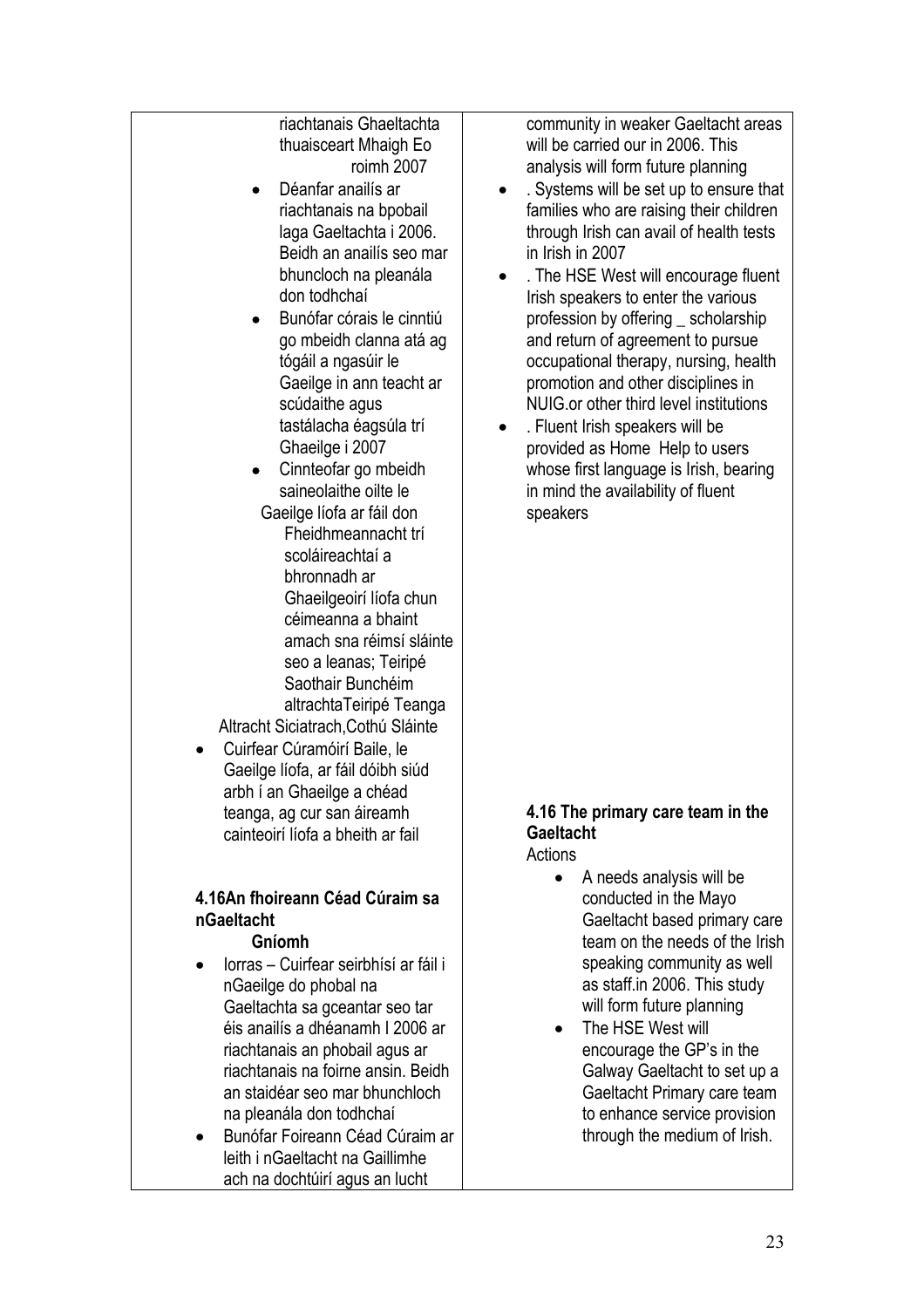leighis eile ansin a bheith toilteanach foireann Céad Chúraim a fhorbairt agus a chothú

### **4.17Logainmneacha Gaeltachta**

Bainfidh an Fheidhmeanancht úsáid as logainmneacha oifigiúla limistéir Ghaeltachta (Ordú Logainmneacha) (Ceantair Gaeltachta) 2004 chun críocha oifigiúla

### **4.18 Polasaí maidir le cruinnithe poiblí**

Is i nGaeilge a reachtálfar cruinnithe poiblí sa Ghaeltacht ó Mheán Fómhair 2006

#### 4.19. **Cruinnithe poiblí taobh amuigh den Ghaeltacht**

Cuirfear fáilte roimh an nGaeilge agus cuirfear aistriúchán comhuaineach ar fáil

# 4.20 **Cruinnithe eile**

Tá an FSS tiomanta de go mbeidh gach duine ar mian leo nó a dteastaíonn seirbhísí duine le duine uathu trí Ghaeilge nó trí Bhéarla in ann é sin a fháil agus go bhfáilteofar roimhe Déanfar na socruithe seo a leanas chun an aidhm seo a bhaint amach

- Seirbhis trí Ghaeilge a thairiscint do chainteoirí Gaeilge gach uair a bheidh cruinniú á shocrú
- Cruinniú dátheangach a thairiscint má cheaptar go mbeidh duine ag freastal ar mhaith leis/leí labhairt i nGaeilge
- Seirbhís dátheangach a sholáthar má aithnítear go bhféadfadh cainteoir Gaeilge é a úsáid
- Foireann a bhfuil oilúint teanga le fáil acu le cur in ord tosaíochta
- Rogha teanga an othair nó duine a úsáidfidh an tseirbhis a aithint roimh ré ag an gcéad teagmháíl agus ag freastal ar an rogha sin más féidir
- Cleachtais a chur le chéile le rogha teanga an chustaiméara a aithint tar

# **4,17 Gaeltacht Placenames**

The HSE West will use the official Irish version of Gaeltacht placenames.

# **4.18 Public meetings policy**

Meetings in the Gaeltacht will be conducted in Irish commencing September 2006

### **4.19 Meetings held outside the**

**Gaeltacht**, contributions in Irish will be welcome Simultaneous translation will be provided

#### **4.20 Non-public meetings**

The HSE West is committed to ensuring that those members of the public who wish or required to have face-to-face dealings with the HSE will be able and welcome to do so through the medium of Irish or English.

The following arrangements will be made to realise the above commitment

- Offering to make provision for Irish speakers every time a meeting is arranged
- Offering to make provision for a bilingual meeting when it is thought likely that a person attending may wish to speak in Irish
- Providing a bilingual service where it is recognised that members of the Irish speaking public may call
- Prioritising staff who are to receive Irish language training
- Ascertaining the linguistic preference of patients or users of the service at the initial contact, and wherever possible making this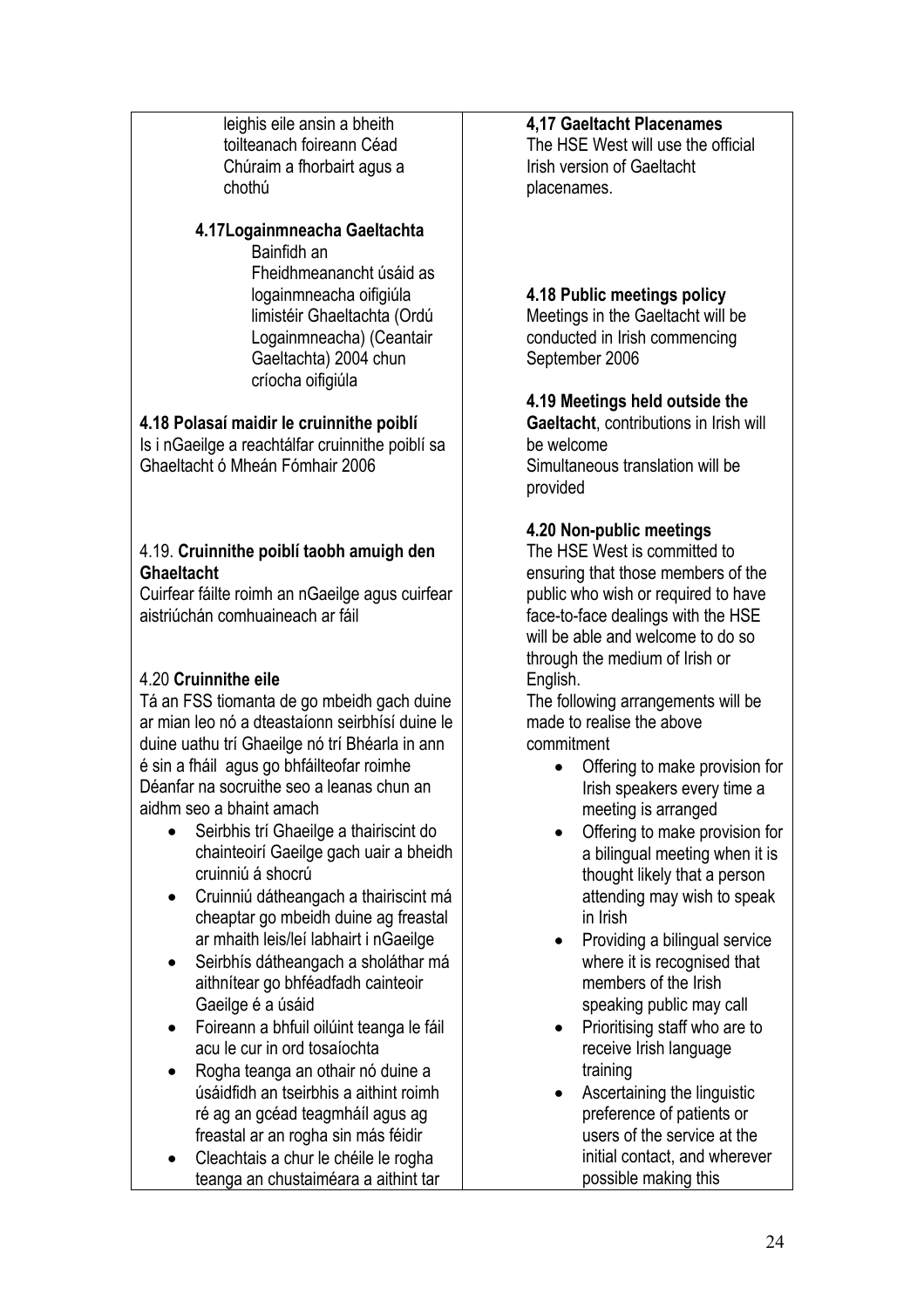éis an chéad teagmháil **Caibidil 5 Faireachán agus Athbhreithniú 5.1 Feidhmiú**  Nuair a aontófar an scéim, tosóidh an Rannóg Corparáideach / An t-Oifig Réigiúnach ar phlean gníomhaíochta 3 bliana a chur i bhfeidhm. Aithneoidh agus leagfaidh chuile Philéar den FSS síos príomhspriocanna a úsáidfear mar shlatatomhais chun an dul chun cinn a mheas.i dtuarascáil bhliantúil chuig an FSS. Coinneofar an pobal ar an eolas faoin dul chun cinn ar an suíomh idirlín Beidh an Rannóg Corparáideach/ Oifig Réigiúnach Sláinte freagrach as na socruithe comhordaithe agus monatóireachta. Déanfar an mhonatóireacht mar chuid de chlár struchtúrtha leanúnach. I measc na nithe a dhéanfar aithbhreithniú orthu, beidh **Pleanáil don todhchaí agus fáltais**  Cinnteoidh an FSS go mbeidh gach polasaí agus cleachtas nua agus foilseacháin ag teacht le coinníollacha na seirbhísí dátheangacha ar bhonn comhionannais website

preference available

• Establishing procedures for identifying the service users language of choice following the initial contact

### **Chapter 5 Implementation, Monitoring and revision**

#### **5.1 Implementation**

Once the scheme has been approved, the Regional Office/Corporate Affairs will lead the preparation and roll out of the 3 year implementation plan. Each HSE pillar will identify and set key milestones against which progress will be benchmarked, by way of an annual report to HSE. Overall progress will be made available to the public on the Corporate Affairs/ Regional Health Office will be responsible for coordinating and monitoring arrangements. Monitoring will be carried out as part of a continuous and structured programme. Issues to be included in the review will include

#### **Forward planning and procurement**

The HSE west will ensure that new policies, procedures, and publications will be compatible with the delivery of bilingual services on a basis of equality

### **Dealing with the Irish speaking public**

The HSE West will monitor response times for Irish correspondence, monitor the quality of translations services etc

**The organisations public face**  The HSE West will monitor the use of the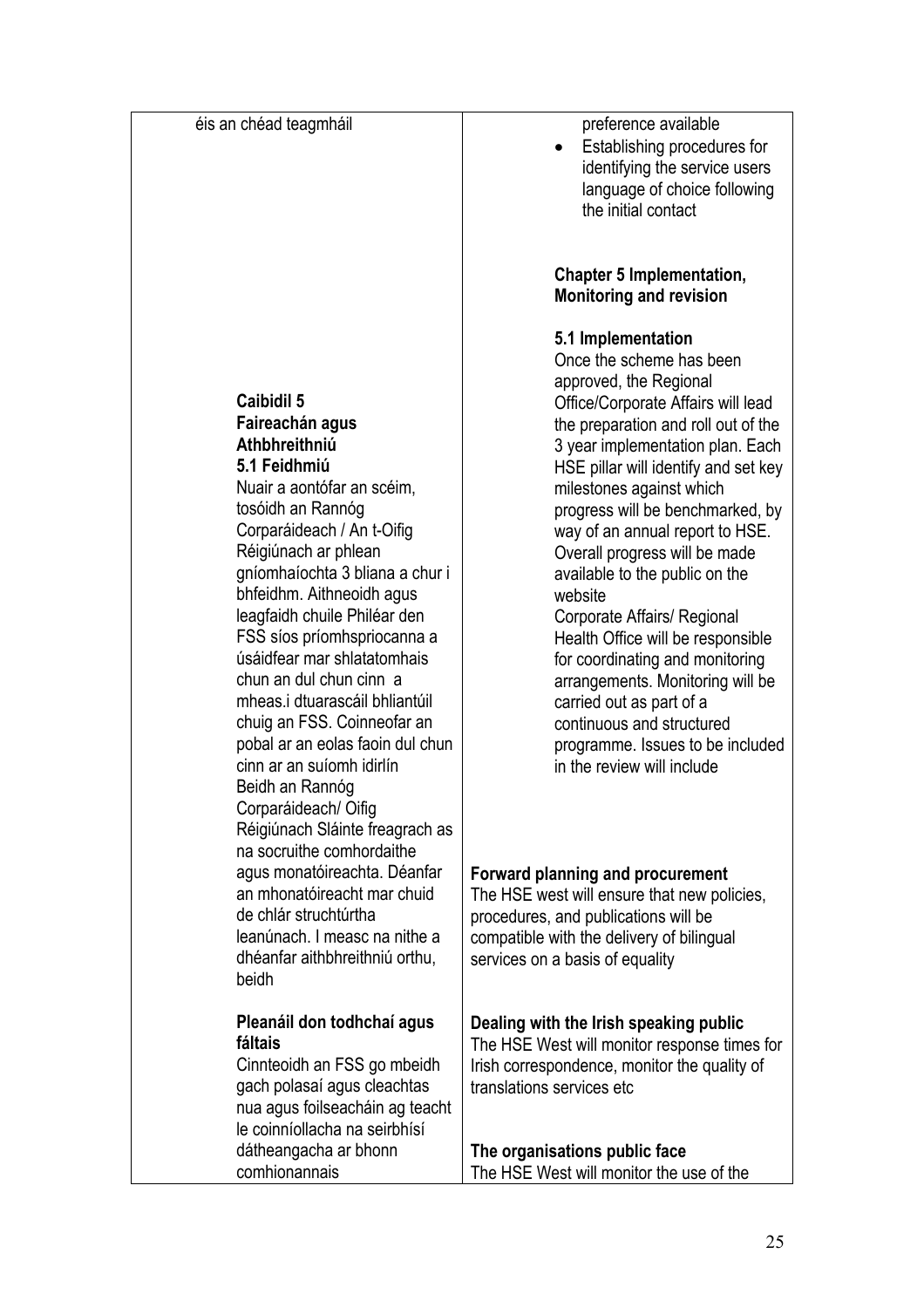| Ag déileáil le pobal labhartha<br>na Gaeilge<br>Déanfar monatóireacht ar an<br>am a ghlacann sé le<br>comhfhreagras a fhreagairt,<br>caighdeán na h-aistriúchán 'srl<br>lomhá phoiblí na h-<br>eagraíochta<br>Déanfar monatóireacht ar úsáid<br>an íomhá chorparáideach, ar na<br>foilseacháin dátheangacha,<br>foirmeacha, comharthaí, fógraí<br>ʻsrl<br>Earcaíocht agus oiliúint<br>Déanfar monatóireacht ar na<br>bearta earcaíochta agus oiliúna | organisations corporate image; monitor the<br>introduction of bilingual publications, forms,<br>signs, notices etc<br><b>Staffing</b><br>The HSE West will monitor the<br>implementation of the staffing and training<br>measures<br><b>Agents and contractors</b><br>The HSE West will monitor the provision and<br>administration of services by the organisations<br>agents to ensure compliance with this<br>Language scheme<br><b>Complaints</b><br>A clear complaints system will be set up by<br>2007. |
|------------------------------------------------------------------------------------------------------------------------------------------------------------------------------------------------------------------------------------------------------------------------------------------------------------------------------------------------------------------------------------------------------------------------------------------------------|---------------------------------------------------------------------------------------------------------------------------------------------------------------------------------------------------------------------------------------------------------------------------------------------------------------------------------------------------------------------------------------------------------------------------------------------------------------------------------------------------------------|
| Gníomhairí agus conraitheoirí<br>Déanfar monatóireacht ar sholáthar agus<br>riaracháin seirbhísí ó ghníomhairí<br>de chuid an FSS chun a chinntiú<br>go bhfuil siad ag cloí leis an<br>scéim seo                                                                                                                                                                                                                                                     | But, the HSE West feels that monitoring<br>compliance or implementation solely by<br>feedback is both an incomplete and<br>ineffective method                                                                                                                                                                                                                                                                                                                                                                 |
| Gearáin<br>Cuirfear córas gearáin soiléar le chéile<br>roimh 2007.<br>Ach, ní airíonn an FSS gur bealach<br>iomlán éifeachtach atá i gcóras gearáin<br>le feidhmiú na scéime seo a mheas.                                                                                                                                                                                                                                                            | <b>Chapter 6</b><br><b>Publicising of agreed scheme</b><br>The contents of this scheme along with the<br>commitments and provisions of the scheme<br>will be publicised to the general public by<br>means of:                                                                                                                                                                                                                                                                                                 |
| Caibidil 6<br>Poiblíocht na Scéime Comhaontaithe<br>Déanfar poiblíocht ar a bhfuil sa scéim seo<br>mar aon le tiomantas agus forálacha na<br>Scéime don phobal i gcoitinne ar na bealaí<br>seo a leanas                                                                                                                                                                                                                                              | Press release<br>Official launch of the scheme<br>Advertising of provisions<br>Circulation to appropriate<br>$\bullet$<br>agencies and public bodies<br>website                                                                                                                                                                                                                                                                                                                                               |
| Preasráiteas<br>Seoladh oifigiúil na<br>Scéime<br>Fógraíocht ar na<br>forálacha<br>Láithreán Gréasáin                                                                                                                                                                                                                                                                                                                                                | Agúsin / Appendix 2<br>Na Seirbhísí Cúraim Pobail -<br>Ionaid Sláinte (Gaeltacht<br>Gaillimh<br>Baile na Cille<br>Camus                                                                                                                                                                                                                                                                                                                                                                                       |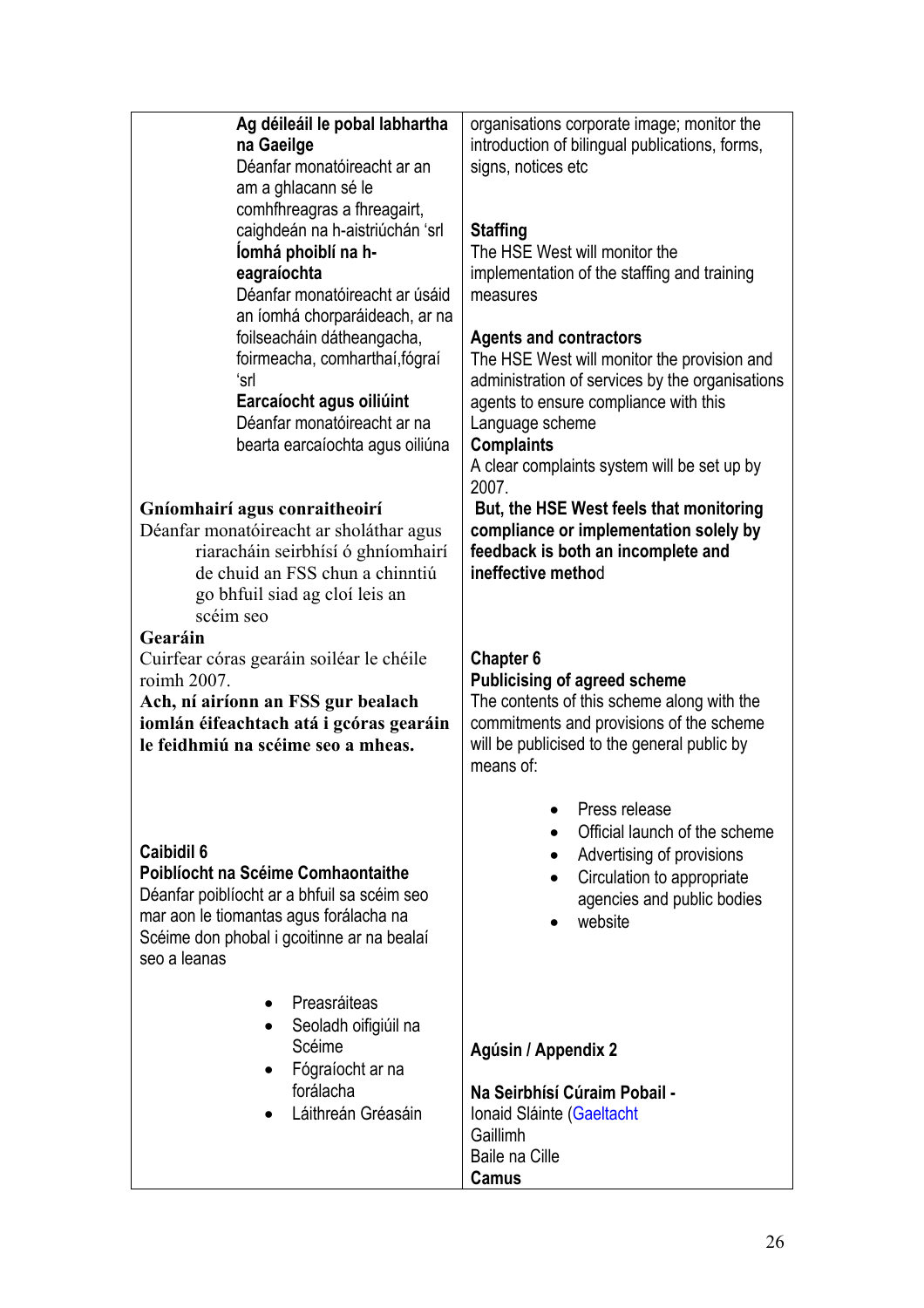|                              | An Cheathrú Rua                   |
|------------------------------|-----------------------------------|
|                              | Carna                             |
|                              | Caiseal                           |
| Agúsin / Appendix 1          | An Fháirche                       |
|                              | <b>Cill Chiaráin</b>              |
| Na Seirbhísí Cúraim Pobail - | <b>Cill Rónáin</b>                |
| Ionaid Sláinte               | <b>Leitir Mór</b>                 |
| Gaillimh                     | Maigh Cuilinn                     |
| Mainistir Chnoc Maí          | <b>Sraith Salach</b>              |
| Ath Eascrach                 | <b>Ros Muc</b>                    |
| Árd Ráithín                  | An Spidéal                        |
| Eachdhroim                   | <b>An Tulach</b>                  |
| Baile Átha an Rí             | Eachléam                          |
| <b>Baile na Cille</b>        | Béal a"Mhuirthid                  |
| Béal Átha na Sluaighe        | <b>Gaoth Sáile</b>                |
| Béal Átha an Ghártha         | Gleann na Muaidhe                 |
| Baile mhac an Bhaird         |                                   |
| <b>Camus</b>                 | Áras Rónáin, Inis Mór             |
| An Cheathrú Rua              | Áras Mac Dara, An Cheathrú Rua    |
| Carna                        | Arus Deirbhile, Béal a' Mhuirthid |
| <b>Caiseal</b>               |                                   |
| An Clochán                   |                                   |
| <b>An Fháirche</b>           |                                   |
| Corrán Dola                  |                                   |
| Creachmhaoil                 |                                   |
| Dún Mór                      |                                   |
| Dún an Uchta                 |                                   |
| Seantalamh                   |                                   |
| Muirbheach                   |                                   |
| Gleann na Madaidh            |                                   |
| <b>Gort Inse Guaire</b>      |                                   |
| Gortíní                      |                                   |
| Áth Cinn                     |                                   |
| Inis Bó Finne                |                                   |
| Cill Chonaill                |                                   |
| <b>Cill Chiaráin</b>         |                                   |
| Cill Iomhair                 |                                   |
| Cill                         |                                   |
| <b>Cill Rónáin</b>           |                                   |
| Cill Tor mór                 |                                   |
| Cinn Mhara                   |                                   |
| An Líonáin                   |                                   |
| <b>Leitir Mór</b>            |                                   |
| Baile Locha Riach            |                                   |
| Baile an Mhuilinn            |                                   |
| Muine Mheá                   |                                   |
| Maigh Cuilinn Gaeltacht      |                                   |
| <b>Uachtar Ard</b>           |                                   |
| Órán Mór                     |                                   |
| Port Omna                    |                                   |
|                              |                                   |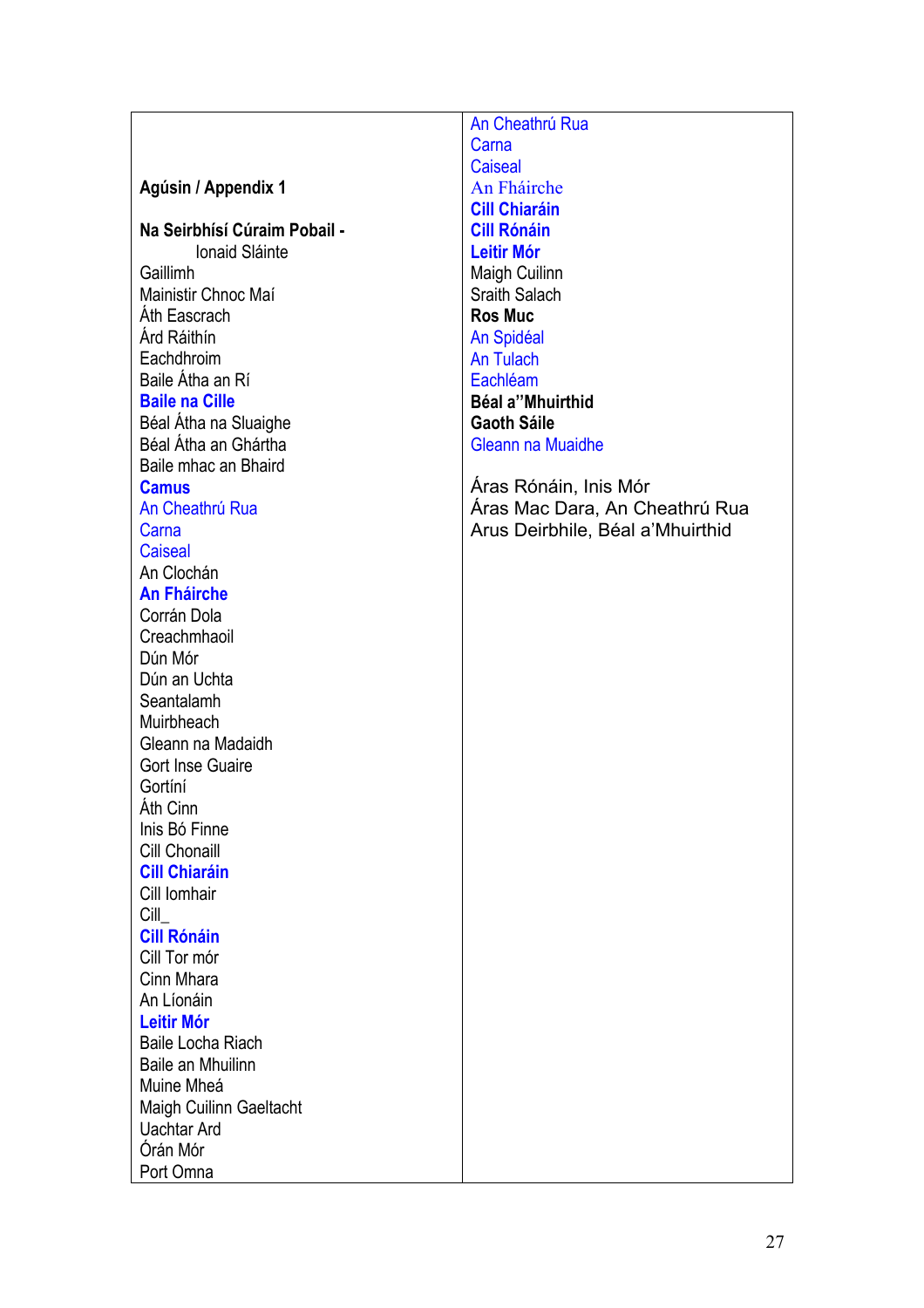| <b>Sraith Salach Gaeltacht</b>                   |  |
|--------------------------------------------------|--|
| <b>Ros Muc</b>                                   |  |
| An Spidéal                                       |  |
| Cloch na Rón                                     |  |
| Tuaim dá Ghualainn                               |  |
| An Tulach                                        |  |
| <b>Rinn Mhaoile</b>                              |  |
| Turloch Mór                                      |  |
|                                                  |  |
| Tíneach<br><b>Baile Liam</b>                     |  |
|                                                  |  |
| An Ghráig                                        |  |
| Maigh Eo                                         |  |
| Acaill Caol/ teach na cúirte                     |  |
| Eachléam                                         |  |
| Béal an átha                                     |  |
| Rannóg na h-oibre shóisialta                     |  |
| Altra Poiblí                                     |  |
| Oifigeach Leasa Shóisialta                       |  |
| Bainistiú baile                                  |  |
| Baile an Daingin                                 |  |
| Baile an Róba                                    |  |
| Baile an tobair                                  |  |
| Baile an Chaisleáin                              |  |
| Baile an chróidh                                 |  |
| Béal Átha Shamhnais                              |  |
| <b>Beannchor lorrais</b>                         |  |
| <b>Béal a"Mhuirthid</b><br><b>Baile Chathail</b> |  |
| Oileán cliara                                    |  |
| <b>Clár Chloinne Mhuiris</b>                     |  |
|                                                  |  |
| Conga<br>Cros Mhoth Linne                        |  |
| Áth an tSionnaigh                                |  |
| <b>Gaoth Sáile</b>                               |  |
| <b>Gleann na Muaidhe</b>                         |  |
| Inis Tuirc                                       |  |
| Cill Uí Cheallaigh                               |  |
|                                                  |  |
|                                                  |  |

# **OSPIDÉIL**

Ospidéal Choláiste na h-Ollscoile, Gaillimh Ospidéal Réigiúnach na Gaillimhe (Páirc Mheirlinne) Ospidéal Ghinearálta Chaisleán a' Bharraigh Ospidéal Phortiuncla, Béal Átha na Sluaighe